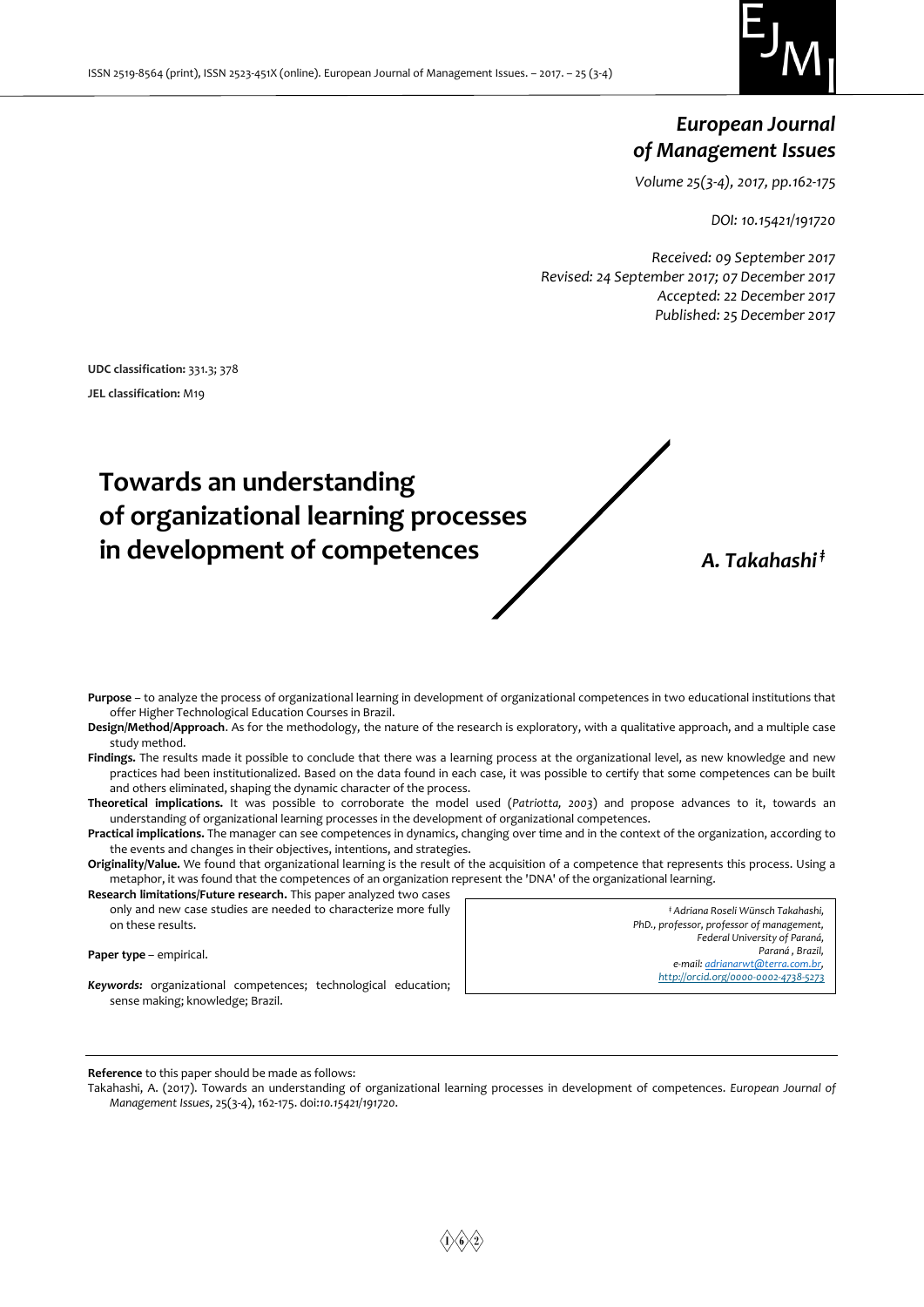

# **На шляху до розуміння процесів організаційного навчання в розвитку компетенцій**

#### *Адріана Розелі Вюнш Такахаші‡*

*‡Федеральний університет м. Парана, Парана, Бразилія*

- **Мета дослідження** проаналізувати процеси організаційного навчання при розвитку організаційних компетенцій в двох навчальних закладах, що пропонують курси в рамках вищої технологічної освіти в Бразилії.
- **Дизайн/Метод/Підхід дослідження.** З огляду на експлоративну природу даного дослідження, застосовано якісні методи, зокрема метод множинного аналізу практичних прикладів (multiple case study).
- **Результати дослідження.** Виявлено процес навчання, існуючий на організаційному рівні, який з'явився в результаті інституціоналізації нових знань і нових практик. На підставі даних, отриманих з кожного практичного прикладу, стало можливим підтвердити, що компетенцію можна як набути, так і втратити. Зміна у компетенціях підтверджує динамічний характер даного процесу.
- **Теоретичне значення дослідження.** Цим дослідженням підтверджено модель, рекомендовану дослідником Патріотта (Patriotta) у 2003 р. Запропоновано варіанти її вдосконалення у галузі розуміння процесів організаційного навчання і розвитку організаційних компетенцій.
- **Практичне значення дослідження.** Менеджери можуть побачити, як компетенції змінюються в часі і різних організаційних контекстах, відповідно до зовнішніх подій і зміни своїх бізнес-цілей, намірів і стратегії.
- **Оригінальність/Цінність/Наукова новизна дослідження.** З'ясовано, що організаційне навчання – це результат поглинання компетенцій, задіяних у цьому процесі. Використовуючи метафору, визначено, що компетенції організації представляють собою «ДНК» організаційного навчання.
- **Обмеження дослідження/Перспективи подальших досліджень**: У роботі проаналізовано лише два практичних приклади, для більш повного опису результатів необхідні нові тематичні дослідження.

**Тип статті** – емпірична.

*Ключові слова:* організаційні компетенції; технологічне навчання; змістоутворення; знання; Бразилія.

# **На пути к пониманию процессов организационного обучения в развитии компетенций**

## *Адриана Розели Вюнш Такахаши‡*

*‡Федеральный университет г. Парана, Парана, Бразилия*

- **Цель исследования** проанализировать процессы организационного обучения при развитии организационных компетенций в двух учебных заведениях, предлагающих курсы в рамках высшего технологического образования в Бразилии.
- **Дизайн/Метод/Подход исследования.** Ввиду эксплоративной природы данного исследования, применены качественные методы, в частности метод множественного анализа практических примеров (multiple case study).
- **Результаты исследования.** Выявлен процесс обучения, существующий на организационном уровне, который появился в результате институционализации новых знаний и новых практик. На основании данных, полученных из каждого практического примера, стало возможным подтвердить, что компетенцию можно как получить, так и потерять. Изменение в компетенциях подтверждает динамический характер данного процесса.
- **Теоретическое значение исследования.** Этим исследованием подтверждена модель, предложенная исследователем Патриотта (Patriotta) в 2003 г. Предложены варианты ее усовершенствования в области понимания процессов организационного обучения и развития организационных компетенций.
- **Практическое значение исследования.** Менеджеры могут увидеть, как компетенции изменяются во времени и различных организационных контекстах, в соответствии с внешними событиями и изменениями своих бизнес-целей, намерений и стратегии.
- **Оригинальность/Ценность/Научная новизна исследования.**  Определено, что организационное обучение – это результат поглощения компетенций, задействованных в этом процессе. Используя метафору, определено, что компетенции организации представляют собой «ДНК» организационного обучения.
- **Ограничение исследования/Перспективы дальнейших исследований.** В работе проанализировано только два практических примера, для более полного описания результатов необходимы новые тематические исследования.

**Тип статьи** – эмпирическая.

*Ключевые слова:* организационные компетенции; технологическое обучение; смыслообразование; знание; Бразилия.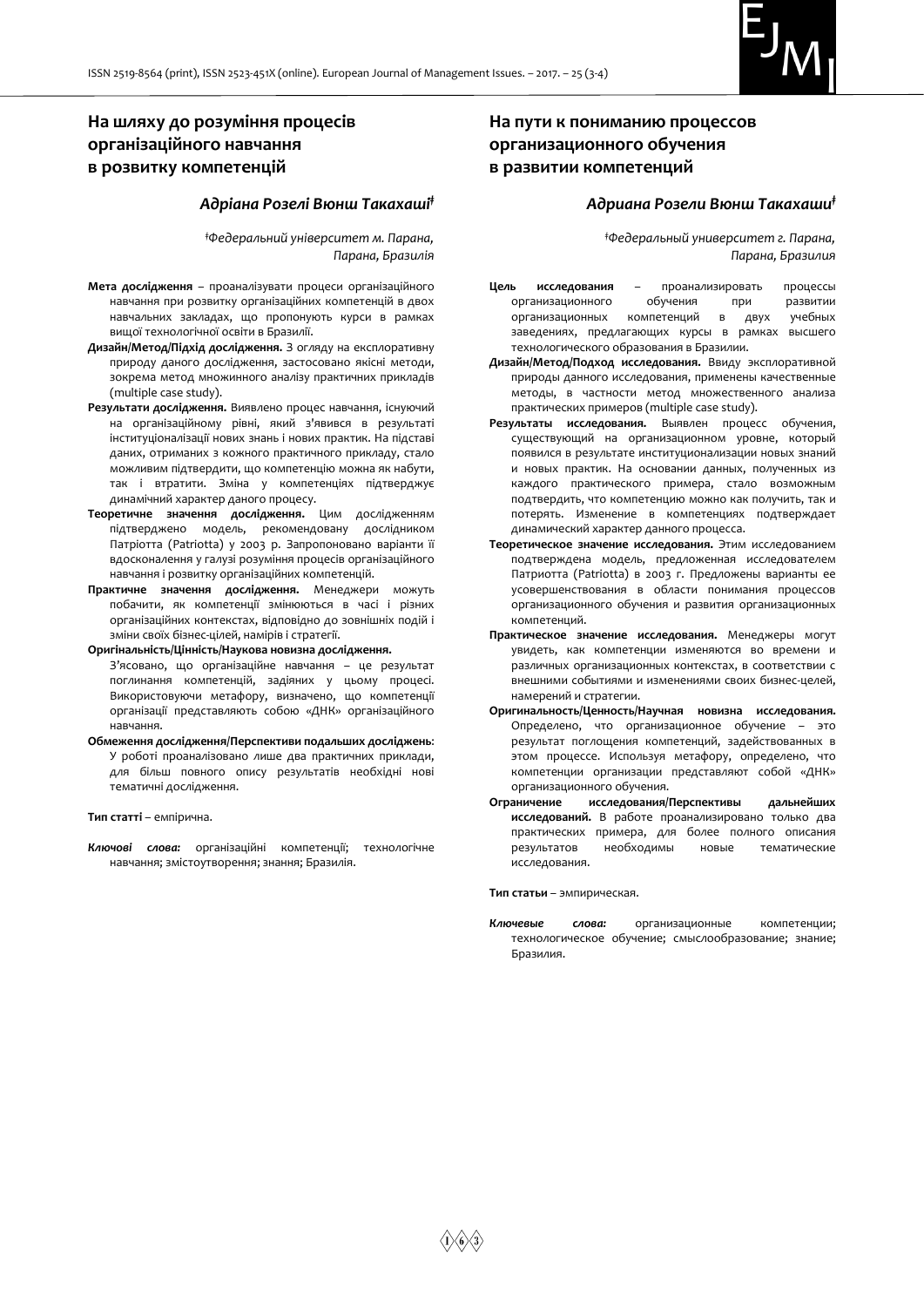

# **Introduction**

his study analyzes competences and learning process based on the Resource Based View (RBV). Organizational learning (OL), as a lens (*Prange, 2001*), allows us to approach the acquisition of knowledge by the organization. Yet, learning involves more than the creation of individual knowledge, including its utilization and institutionalization in the organization. The result of OL is the acquisition of a new competence: an ability to apply new knowledge to improve the performance of a present or future activity. Therefore, the assumption that competences are related to OL is implied in this work.

Despite the fact that some authors have shown that there is a relationship between competences and learning, few empirical studies bring evidences that support it. In an attempt to overcome this challenge, this work was aimed at analyzing the OL processes, which occurred at two Higher Education Institutions (HEI), following the offer of Higher Education Technological Courses (HETC) and the demand for certain organizational competences (whether new or not). The sector of High Professional Education was chosen to hold the case studies.

As for the methodology, the nature of the research was exploratory, with a qualitative approach, using a multiple case study method and longitudinal time perspective. At the end, we summarized the main findings of the research. We believe that there has been an effective contribution to the theory concerning OL, which has been supported by empirical research. Thus, it was possible to corroborate the analysis model used (*Patriotta, 2003*) and suggest advances for it.

## **Research question**

he relevance of learning process in organizations motivate the study to pursue the following research question: *How did organizational learning processes occur in the organizations chosen for the study, based on the offer of Higher Technical Courses (CSTs) and their respective demand for certain organizational competencies (new or not)?*

The deconstruction of the competences developed by the HEIs was the path we have found to unveil the learning processes as well as to verify the convergence between the concepts. Few studies in the literature show the relationship between learning and competences, and this study shed light on this research gap.

# **Theoretical background**

n this session, the concepts of OL, organizational competences and their interrelationships are presented, as well as the theoretical model adopted to guide the theoretical and empirical research study.

#### *Organizational Learning*

The organizational theory and practice today have been faced with the preaching of knowledge management and OL. *Prange*  (*2001*) consider OL a "lens" capable of revealing a state of some aspect of organizational life. A major issue at the heart of this debate is to define the point of inflection, i.e., overcome the challenge of finding three empirical pieces of evidence: (1) if and when there was learning, (2) how it occurred, and (3) what

defines it as organizational. These are basic questions of the theoretical formulation on the issue and at the same time, critical to the practice, since they define the scope of the reality the manager can operate upon.

This study is based on some theoretical assumptions. In this section, they are presented by answering, from literature, in the following order: how the concept is adopted (what OL is), the analysis perspective (how to identify and analyze the phenomenon of OL) and the criteria to identify it (how to determine that it occurs at the organizational level).

The early conceptual elements on OL that will guide this research are: a) the study refers to the OL (descriptive focus) rather than learning organizations (prescriptive focus), b) it refers to a process; c) it involves the notion of change, d) its nature is collective and implicates interaction d) it entails the creation and reflection, inquiry and innovation, e) it is related to the dynamics of knowledge; f) it happens due to a situation and social context, being imbued with cultural meanings g) it is based on a shared history in which meanings that are common to the community are constructed.

The theoretical assumptions should also be aligned with different perspectives or encompass combinations of its elements. Some theoretical aspects favor a behavioral approach, others focus on cognitive elements, and still others, that address the sociocultural interactions. However, the distinction between the cognitive and behavioral approach is inadequate to serve as a basis for defining the OL because it narrows the limits of the phenomenon and obscures the relationship between the two forms of organizational change (*Mezni, & Nicolini, 1995*). The OL is a phenomenon that needs to be examined in its entirety, since it does not involve only the acquisition of knowledge, but also the role that the social construction of OL plays in forming the organization itself; i.e. it includes the cultural perspective (*Cook, & Yanow, 1993*).

The cultural perspective of learning emphasizes that it becomes collective when it is conceived in a social interaction (*Cook, & Yanow, 1993*). This approach to learning is described as: a) learning semantics (*Corley, & Gioia, 2003*), b) as a set approach (*Patriotta, 2003*), and c) as Social Learning Theory (*Elkjaer, 2003*). Thus, OL is not because the company has cognitive structures like humans do, but because it involves actions and social interactions transcending individual cognition (*Weick, & Westley, 1996*).

This approach finds support in constructivist theories of social science and in organizational studies. Some authors have adopted an integrative approach in studies of OL (*Guarido Filho, & Machado-da-Silva, 2001; Antonello, & Godoy, 2010*). In this work, we chose this approach that integrates the concept of OL regarding changes in behavior, in cognition and in the organizational culture.

The conceptual elements and the prospect of OL, which point out what OL is and how to look at this phenomenon, demand criteria options to consider when it occurs at the organizational level. It is a theoretical and epistemological alignment that enables and supports a theoretical and empirical research. Thus, we sought to define the means or mechanisms by which one seeks evidence of learning at the organizational level. The first criterion selected regards the process of change in the organization, since there is a consensus in the literature of OL on this interface (*Fiol, & Lyles, 1985*).

**Table 1** 

#### **Change and learning\***

| Argyris e Schon (1978)                | Fiol e Lyles $(1985)$                         | Barr and colleagues (1992)                 |  |  |
|---------------------------------------|-----------------------------------------------|--------------------------------------------|--|--|
| Single Loop: incremental improvements | Lower Level: low impact changes, in a certain | Low Degree: incremental changes            |  |  |
| Double Loop: reflectivity and values  | activity; functional rationality              | Degree: transformational changes,<br>High  |  |  |
| Deutero Learning: learning to learn   | Higher Level: development of<br>abilities.    | meaningful in the understanding and in the |  |  |
|                                       | change in the interpretative schemes          | mental models                              |  |  |

\*Source: adapted from (*Argyris, & Schon, 1978; Fiol, & Lyles, 1985; Barr, Stimpert, & Huff, 1992*).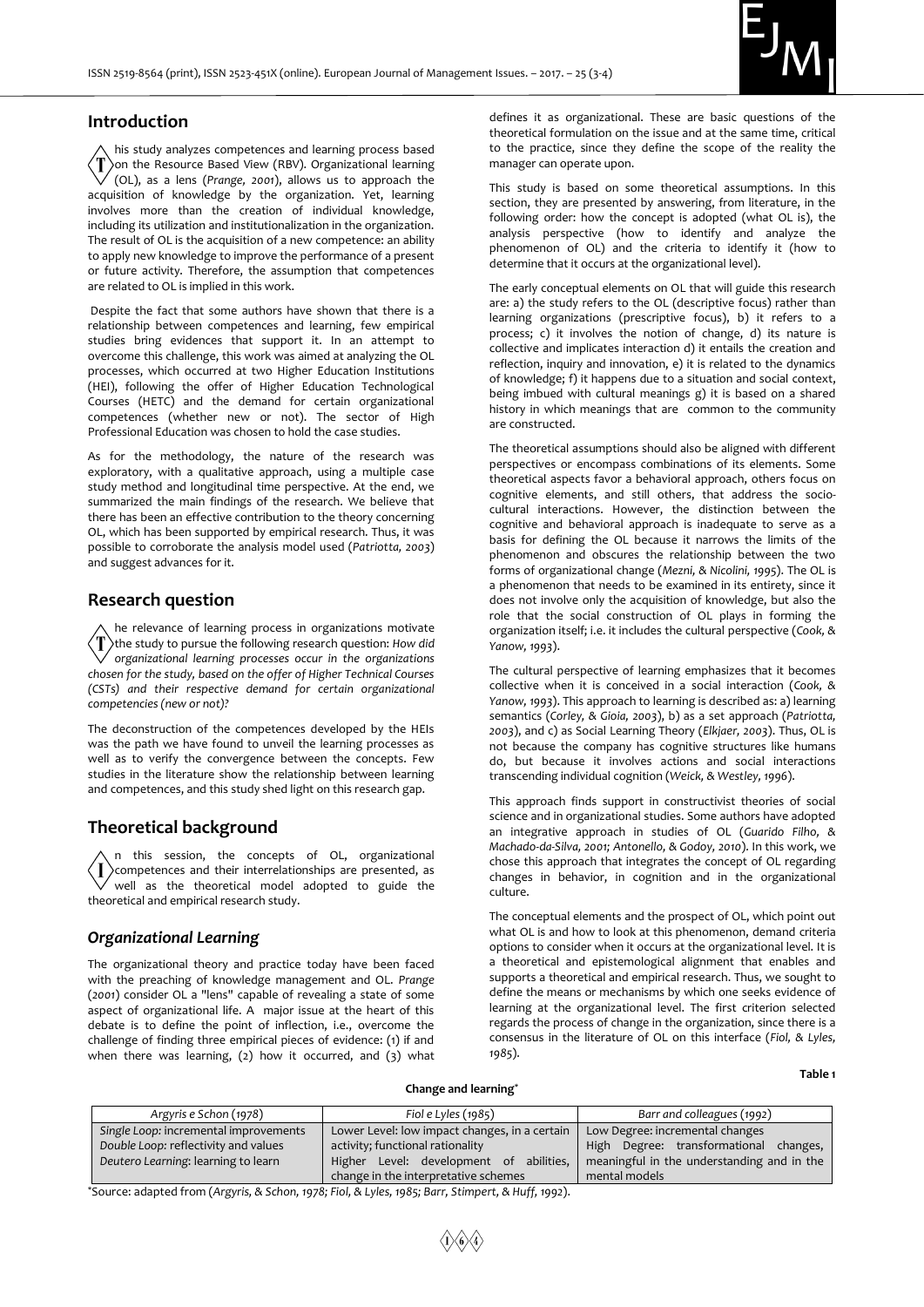

Small changes, however, can bring about radical changes. This was shown by the study of *Plowman, Baker, Beck, Kuldarni, Solansky and Travis* (*2007*), on the Mission Church. Small changes can interact with other small changes generating a radical change over time. *Gal and Helmann* (*2010*) note that even though the prospect of change in the composition of routines can be seen as a change that results from a process of learning – a proper perspective, since it demonstrates how organizations respond to stimuli, an evolutionary perspective limits the potential explanation of how a routine evolves. According to *Antonacopoulos and Sheaffer* (*2010*), the praxis (current social arrangement) is based on changing aspects of the routine. Thus, learning and unlearning can occur by the creation of new knowledge or by the disposal of obsolete knowledge, which are complementary processes that result in change (*Srithika, & Bhattacharyya, 2009*).

The process of change in learning can occur in different degrees of depth, involving different levels in the organization. These levels can be: individual, group, organizational or even interorganizational. Therefore, the level constitutes the second criterion for identifying the type of learning that occurred in the organization. Although many authors argue that the OL can be better understood by means of a joint analysis, *Fiol and Lyles* (*1985*) and *Weick* (*1991*) point out that much of the literature of individual learning does not apply directly to the studies of OL, since individuals and organizations are different types of entities. The collective learning is different from individual learning combined, because it is not an aggregation of individual learning (*Cohen, 1991*). It requires processes of sharing and interaction. Some works explore more specifically the relationship between the individual and OL, such as *Crossan and colleagues* (*1999*) and *Sanchez* (*2001*).

In this study it is assumed that the learning, to be considered of organizational level, should be collective, occur in the social interaction involving dynamically the diverse levels, refer to the process of sensemaking, be awoken by events, and be related to the history, to the values and to the aspirations of the organization. Therefore, the focus of the discussion of OL in this work migrates from the point of identifying the articulation or conversion between levels (becoming) to the question of identifying evidence (being) organizational.

The third criterion is a category which is inherent in OL, another point of consensus in the literature: organizational knowledge. There are a multiplicity of approaches and concepts because it is a difficult term to define. *Prange* (*2001*) emphasized the convergence of OL that leads to some kind of knowledge referred to as routines by *Cyert and March* (*1963*) and *Levitt and March* (*1988*), as knowledge base by *Duncan and Weiss* (*1979*), as theories of organizational action by *Argyris and Schon* (*1978*), as cognitive systems by *Hedberg* (*1981*) or as collective mind by *Weick and Roberts* (*1993*). Among the studies on knowledge, the typology of *Nonaka and Takeuchi* (*1997*) was considered the most popular (*Easterby-Smith, & Lyles, 2003*).

However, *Prange* (*2001*) noted that studies of OL-related knowledge have neglected the processes of knowledge generation and linking these processes with the results. But perhaps one of the most important critical studies of OL and knowledge has been made by *Patriotta* (*2003*): it draws attention to the fact that current theories of knowledge seem to favor the creation of knowledge rather than the dynamics of institutionalization. The author stresses that the to incorporate knowledge into organizational mechanisms as stable structures, routines, procedures, artifacts, implements technological and cognitive maps, is a precondition for effective organizational performance. In this sense, the knowledge is less related with competition and performance, and more with *sensemaking*, existence and ontology (*Patriotta, 2003*).

Therefore, organizational culture and institutionalization permeate the process of OL. *Scott* (*1995*) sees institutionalization as a process and as a variable. As *Tolbert and Zucker* (*1998, p. 201*):

"A structure that has become institutionalized is the one considered by members of the social group as effective and necessary, it works therefore as an important driving force of stable patterns of behavior." This theory suggests that organizational culture and practices are not the result of a selflearning process, or at least not exclusively, but that emanates from what is institutionally rooted in society. For Child and *Heavens* (*2001*), the implications of these considerations are profound for the OL, not only because they suggest that organizational practices are supported by rules and conventions that have social approval, but that practices related to OL are designed from what is legitimate in terms of being institutionally defined.

However, the deinstitutionalization process can also occur, being the "process by which the legitimacy of an institutional or organizational practice is stabilized, depleted or discontinued" (*Oliver, 1992, p. 564*). Thus, the interplay between institutional and cultural elements and learning becomes explicit and seems to help in understanding its process within the organization. *Berend and Lammers* (*2010*) studied the OL in an international bank with European roots on the model of *Crossan and colleagues* (*1999*) and found times when the learning trajectory was interrupted and microprocesses were discontinued. Proposals for changes in reward systems and issues of policies and power blocked the learning process.

# *Integrating the Concepts of OL and Competences Development*

The literature has shown evidence of integration between OL and organizational competences. For *Hamel and Heene* (*1994*), the slow and steady accumulation of learning is the core of competences. The result of learning is the development of organizational competences or acquiring a new competence *(Weick, 1991*). *Barbeschi and Chiesa* (*1994*) point out that learning is the process that allows a continuous adaptation of competences in the light of experience and information. The OL presents itself as a key to understanding the development of competences. And the development of competences is one way to understand the processes of OL.

In general, the idea of competences emerged from the work of *Penrose* (*1959*) and the evolution of the so-called RBV (*Wernerfelt, 1984*). The concept of competences gained strength from the concept of core competence formulated by *Prahalad and Hamel*  (*1990*), which is the ability to combine, mix and integrate resources, products, and services. For *Mills and colleagues* (*2002, p. 19*): "An asset is something that the organization owns or has access to, even if temporary. And it is from these resources, tangible or intangible, that competence is built. Among the many classifications of resources found in the literature, we opted by the classification of *Mills and colleagues* (*2002*), in which resources can be tangible or intangible: physical resources, financial resources, knowledge, competences and experience, systems and procedures, cultural resources and values; resource networks, and dynamic resources (important resources for change).

*Hamel and Heene* (*1994*) point out that the notion of core competence contributes to the already existing theories of strategy and competitivity, being more of a *yang* opposing the dominant and current *yin* of the strategic theory, i.e, it consists of an additional lens to see the issues of competitivity and performance of the organization. To *Drejer* (*2000*), the concept of competences is only the latest, but perhaps the best of a number of concepts to explain the company's competitiveness.

The concept of event (*Zarifian, 2001*) points out that professional competence cannot be used only associated with the implementation of tasks in jobs. For the author, event is some sort of unexpected occurrence that springs from the problems caused by the environment, which puts innovation into motion. This concept is important because it allows for the setting of a baseline for the research. *Machado-da-Silva, Fonseca and*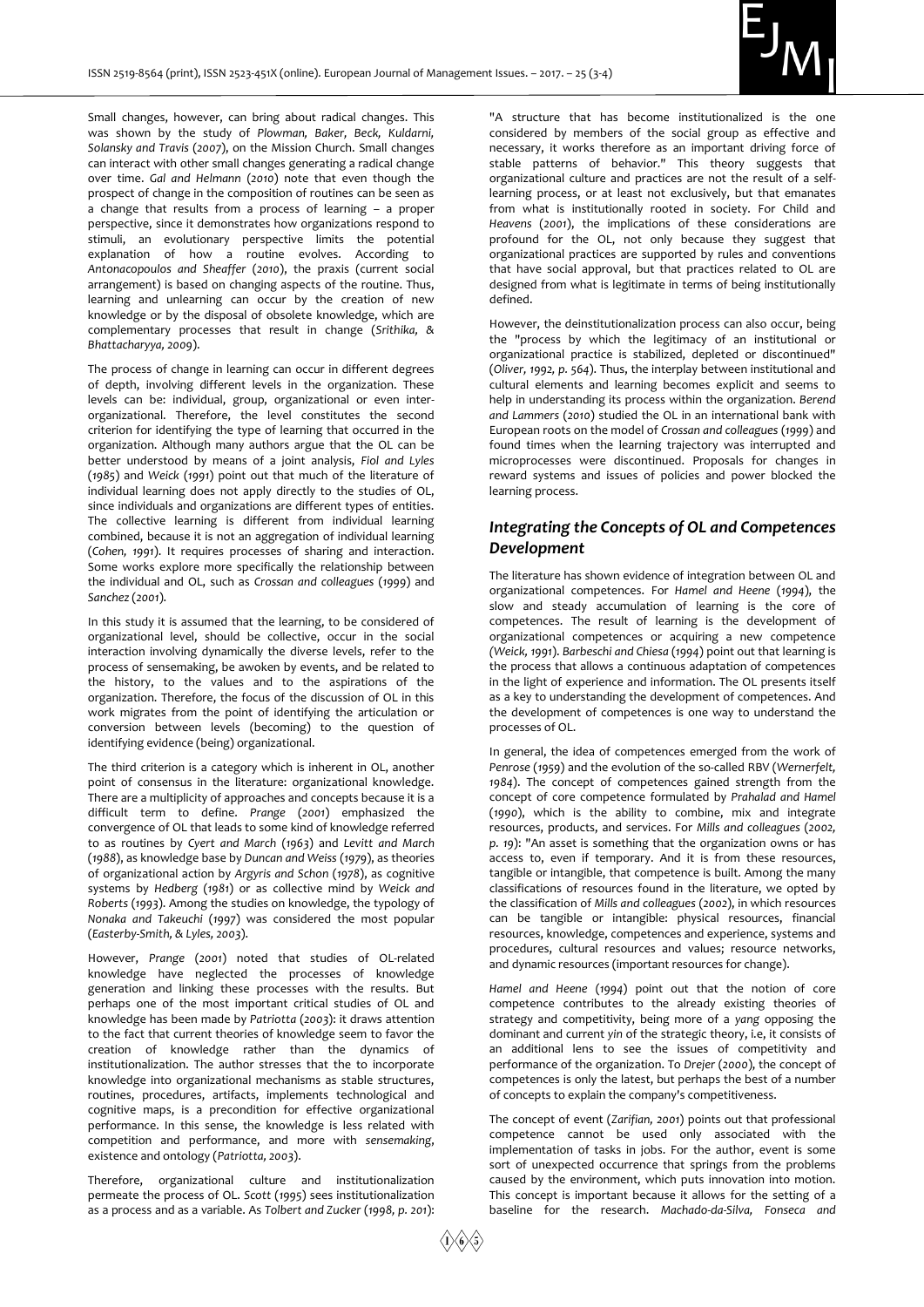

*Crubellate* (*2005,p. 32-3*), when referring to the methodological designs for empirical research that meet the requirements for a systemic-process approach, point out that: "Pictures of a social setting, typical of a cross section, may constitute the first step in a process of historical and longitudinal research to unveil the film that led to that setting."

*Isabella* (*1990*) and *Beck and Plowman* (*2009*), when dealing with rare events, add occurrences to understand factors such as creation of meanings, discontinuity of routines, change, sensemaking and learning, resulting in changes in the institutionalized values. *Christianson, Farkas, Sutcliffe and Weick* (*2009*) points out that the latent potential for recombination of responses experienced (routines) does not become conscious until an interruption calls attention to the process. Or, in the terms of *Jett and George* (*2003*), events are discrepancies that disrupt the processing of information related to the task, being perceived as inconsistencies between the knowledge and the expectations about what will occur in the environment.

*Mills and colleagues* (*2002, p. 9*) relates competence to the performance of activities necessary to the success of a company. The organization may have a certain strength or an activity of high or low competence, depending on whether it outperforms most of its competitors in a competitive factor that customers value or if it is below the performance of most competitors. Given this, the authors define competence as a way of describing how well a company performs its activities required for success. These competences should be seen as a variable instead of an attribute, i.e., something the company has a certain degree of and not something the company has or does not have. To assess the competence of the organization, the authors developed a fivepoint scale considering the competitors, ranging from very low to very high.

A relevant consideration on the competences is made by *Le Boterf*  (*2003*) stating that organizational competence is not equivalent to the sum of the capacities of members, but the result of cooperation and synergy between them. The synergy from the Greek, is composed of *syn* (together) and *ergos* (work), and so it is a value and not a sum. This is a crucial argument that distinguishes levels of analysis as far as competences are concerned.

Among the types of competences identified in the literature (e.g., *Zarifian, 2001; Drej, 2000*), we chose *Mills and colleagues* (2002) typology, that classifies them as: core competence, distinctive competence, organizational competence or of business units, support competences and dynamic capabilities. The authors stress the importance of evaluating both technical and support competences, and decompose the constituents of each type of competence, to understand the organizational competences. The model designed by this author was adopted since it is one of the few to establish categories of competences already used in similar studies.

Thus, competences are not necessarily static, although they tend to persist despite the entrances and exits of individuals. They are embedded in systems, mechanisms, and structures of the organization, and diffuse in people, technologies, and structures (*Turner, & Crawford, 1994*). Competences can both be developed or dwindle over time, and this might not even pose a problem for the organization as long as that power has lost its importance. The *reshaping competences* as called by *Turner and Crawford* (*1994*) allows for change and remodeling of activities. From this dynamic view of competences, *Sanchez and colleagues* (*1996*) and *Sanchez* (*2001*), when studying the dynamics of competition based on competence and competences development, present the concepts of maintenance, construction and leverage of competences. According to the authors, the change of organizational goals can lead to changes in competences. As competences take time to develop, firms typically allocate resources to build competences (create new assets, capabilities and modes of coordinating assets and capabilities), while others will be used to leverage competences (apply competences already existing in the market). Thus, in seeking to balance longand short-term goals, the firm can use its resources in a distinctive mix of activities to build and leverage competences.

*Teece, Pisano and Shuen* (*1997*) formulated the concept of dynamic capabilities to investigate how organizations develop and renew their competences in response to environmental changes. As there are extremely difficult factors to be marketed as values, culture, experience, and organizational competences generally cannot be acquired, but must be constructed, which can take years and even decades. One of the few studies that support this relationship is by *Patriotta* (*2003*), which is highlighted by its theoretical, methodological and empirical contribution. His research helps to understand the process of OL and establish a roadmap for further empirical investigations. For these reasons, this model was adopted as a reference in this work.

#### *The Model Adopted – Patriotta's Model*

An important consideration of *Patriotta* (*2003*) is that tacit knowledge is more intricate than the literature in administration seeks to present. That is, tacit knowledge is not a property, it is related to the problems of pre-interpretation. The author uses phenomenology as the intellectual perspective and the ethnography as a research strategy to get immersed in the creation, use and institutionalization of knowledge.

In this study, the author considers that the configuration of knowledge is affected by three important factors: the history, since knowledge stays at the background as a result of sedimentation of learning experiences through time, the habit, for when knowledge is deeply internalized and institutionalized one tends to use it almost automatically, and experience, since tacit knowledge is related to it by definition. Lenses, in general, focus discontinuity on providing a way of looking at the tacit characteristics of the system of organizational knowledge. The dynamics of knowledge creation in reverse can be seen below.

The resulting model for the study of *Patriotta* (*2003*) shows how competences have been built and maintained and how they relate to learning processes. His longitudinal study was conducted at the Fiat factory and involved three case studies in two industrial plants. The first two were conducted in a new plant (greenfield) opened in 1994, the first being related to the planning and design of the factory and the second to the operation of this plant. The third was held in an old industrial plant (brownfield) opened around 1950 and active ever since. Each of the three cases studied showed different results.

In the first case, the progressive appropriation of the factory resulted in the acquisition of competences based on the identity of the factory assembly experience in the field of construction and the assembly task of the car on the shop floor. Learning seemed to occur in the form of processes of appropriation of knowledge connected with different aspects of work: the role, task, product and production process, and more importantly, the work itself. An intense socialization process occurred, where learners had a proactive role in acquiring knowledge. In this case, the author found the source and the result of knowledge in the dimensions of: project design, recruitment and training, and construction of work.

In the second case, when the Melfi plant was put into full swing, a new institutional order was created. The knowledge then transferred to impersonal mechanisms as routines, processes, artifacts, and technology. The competences acquired during the construction phase were applied in the practical context of the production process. The exercises with cars allowed the competence to be built around the task. It was through the construction of the plant that workers learned the practice of assembling that fed a core competence on the factory floor: the competence to assemble a car.

In the third case, held at the Mirafiori plant, knowledge is socialized by the narratives, or 'detective stories' as *Patriotta*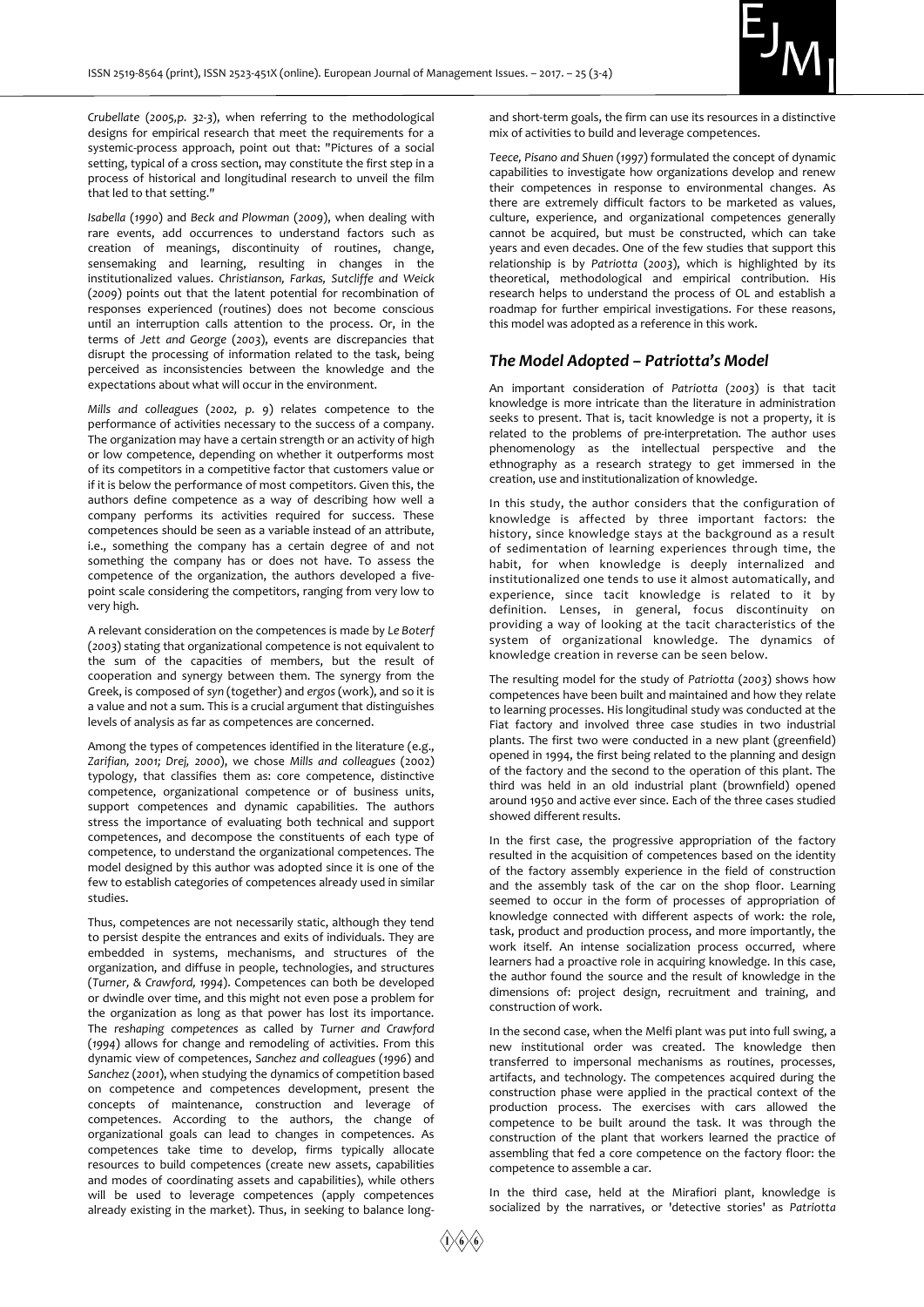

(*2003*) calls them. These narratives provide employees guidelines for the conduct based on the recurrence of stories of interruptions, functioning as storage devices and receptacles for the organizational memory. The resulting learning process promotes the internalization of such stories as part of the knowledge acquired in the workplace.

These three cases show different ways of anchoring, replicating and institutionalizing knowledge. Based on this empirical

*Knowledge content*

research, the author generalized and justified the construction of a theoretical model of knowledge in organizations. The cycle of knowledge systematically links the content of knowledge, the process and the context. In this model, the main contents of knowledge in the three cases were identified: projects, practices and common sense. Figure 1 shows the characterization of the major standards of knowledge that emerged:



**Fig. 1. Classificatory system of knowledge in organizations\***

\*Source: (*Patriotta, 2003, р. 193*).

The intersection between content knowledge and degree of institutionalization resulted in a classification system with specific types of knowledge: a) foundation, linked to the design of the organization, the nature of knowledge related to the origin of that knowledge reflected in the organization, to the design, b) procedure, for the routinized nature of organizational action in consolidated workplaces, and c) experience on the more mature stages in the evolutionary trajectory of knowledge and organization.

Subsequently, this study was resumed by *Patriotta and Lanzarra* (*2007*) because of a strike in the Melfi plant, causing a breakdown of the current model of production. The authors found the recursiveness of the process of institutionalization of knowledge that involves the reproduction of a code (template) within a stable environment. The authors consider the strike a critical incident, or event that produces new information to the institutionalization of knowledge. An old industrial order is effective in place of the climate of joint construction of the plant, i.e., a discontinuity in the process of institutionalization, as questions arise in the belief that the process that existed could actually be controlled by self-reproducing routines.

Thus, it is proposed that the OL refers to the process of transformational change, involving the various levels (individual, group, and organization), by which the creation, use and institutionalization of knowledge occurs. It operates within the collective, encompassing cognitive, behavioral and cultural aspects. Its content is knowledge itself, the source and result of its *background* (history, habits, and experiences), expressed in the development of organizational competences (acquisition, leverage or maintenance).

# **Methodology**

he analysis of the concepts depends on the assumptions that the researcher uses, and the angle of view of the organizational reality, because science is basically a process of engagement between scientist and object of study. The same

object can produce many different kinds of knowledge, since there are different ways to study the same social phenomenon (*Morgan, 1983*). Below, we present the assumptions adopted to address the phenomenon outlined.

Assumptions for the Approach to the Organizational Phenomenon

Ontologically, this study takes neither extremes of subjectivism or objectivism, because the social world outside the knowledge is not only made up of tangible concepts or structures, but of an objective reality with different interpretations of individuals who have a subjectively established meaning (*Berger, & Luckmann, 1996*). According to the authors, the reality is socially constructed by man, and is a product of social interaction. Individuals are also social structures that, when interacting, build the social world (*Scott, 1995*).

Epistemologically, according to the classification of the paradigms of *Burrell and Morgan* (*1979*), this work stands as predominantly interpretive. That is because it focuses on cultural and interpretive aspects and is consistent with the concept of a reality socially constructed as a result of social interaction (*Berger, & Luckmann, 1996*). In interpretative sociologies the priority is of action and its significance in the explanation of human conduct (*Giddens, 1989*). This view seems to be relevant to the study of competences and OL by considering the interaction context historically and socially situated, from the integrated perspective.

#### *Research Design*

Theoretical and empirical research on OL related to the development of organizational competences are scarce in the literature. For this reason, the nature of research is exploratory and essential for the development of the proposed research, since it can generate new ideas and discoveries (*Selltiz, Wrightsman, & Cook, 1987; Yin, 2010*). The methodological approach adopted is qualitative, since it is consistent with the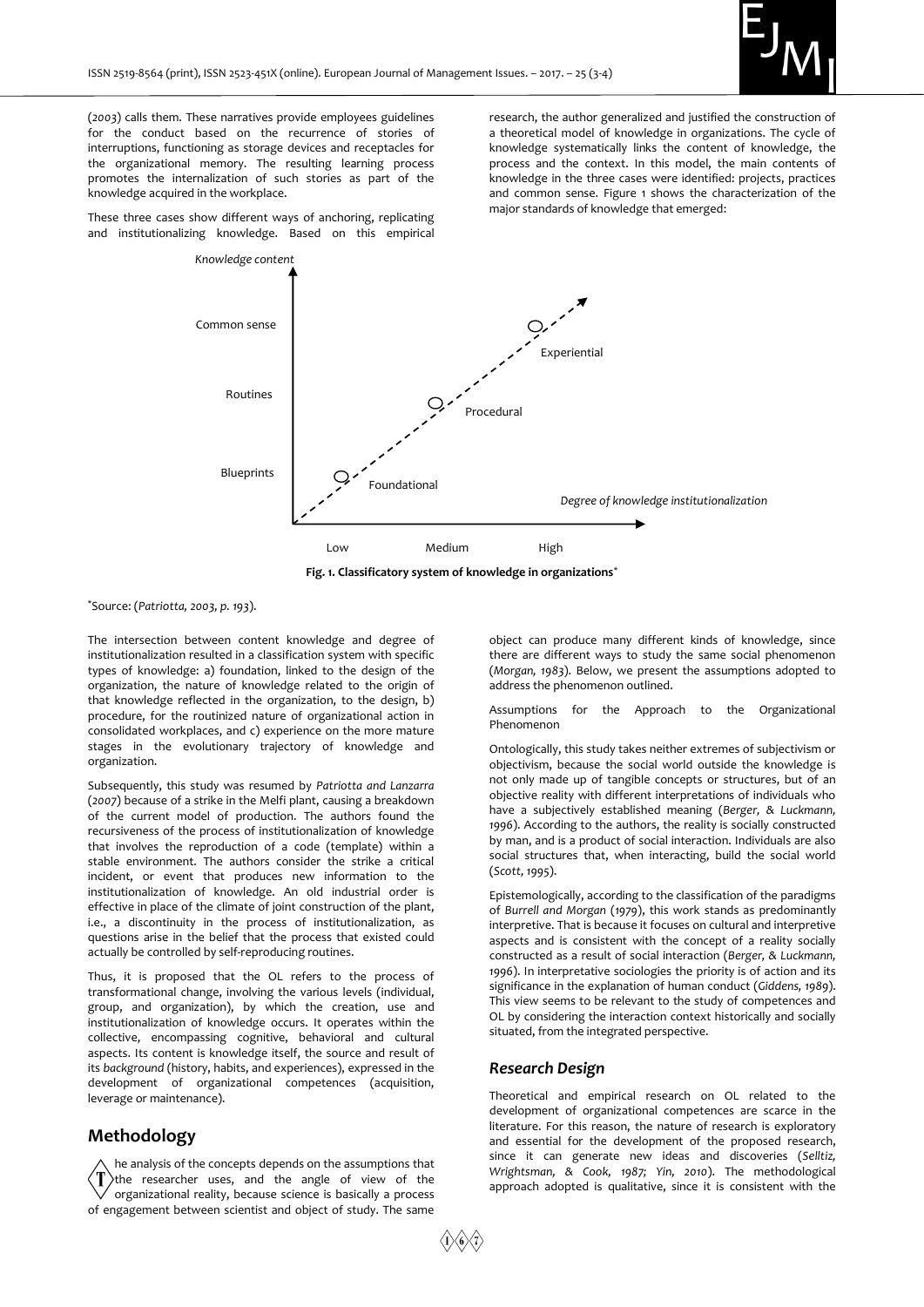

proposed topic and the nature of the research (*Richardson, 1989; Creswell, 2002; Merriam, 2009; Yin, 2011*).

For the exploitation of these research questions, we adopted three assumptions. *Eisenhardt* (*1989*) highlights some important aspects to avoid superficiality in the case studies and theoretical constructs, one being the adoption of assumptions rather than research hypotheses. The assumptions are:

A1 – organizational competences are dynamic, not static, and are developed through the articulation in the various categories of resources;

A2 – OL involves significant changes in the coordination of resources, it is collective and occurs in the social interaction at work, and implies the institutionalization of knowledge (records in the organizational memory, legitimacy and incorporation into the routines and practices);

A3 – there is a relationship between processes of OL, knowledge and development of organizational competences.

# *Case Study*

The case study was chosen because it is a research method that focuses on understanding the dynamics present within an environment (*Eisenhardt, 1989*), and answers questions like 'how' and 'why' (*Yin, 2010*), allowing an in-depth look into the phenomenon (*Richardson, 1989*). For purposes of this study, we carried out a multiple, non-comparative study with two cases, in order to obtain more solid results (*Yin, 2010*). Specifically, in the field of OL, the use of case studies has been recommended for several years (*Easterby-Smith, & Araujo, 2001*), since they point to a scarcity of studies with empirical research. *Antal, Dierkes, Child and Nonaka* (*2001*) point out that more researchers in various cultures and with different *backgrounds* and approaches must address these issues, leaving the comfort zone, and that there is little or no research on the experiences of organizations in South America, which is the case of this research conducted in Brazil.

According to *Yin* (*2010*), a case study project must maximize some conditions to determine the quality of the exploratory research: construct validity, external validity and reliability. To ensure construct validity, we used multiple sources of evidence. Internal validity was ensured using theoretical analysis patterns. External validity was established using theory in each case study and the use of replication logic in multiple cases. Reliability was assured using a case study protocol and a database for case studies.

Temporal Research Perspective and Historical Approach

The perspective of the study is longitudinal and historical approach. This approach seems more appropriate to the studies of OL, as noted by some authors. The studies, both in Brazil and other countries, have been conducted predominantly with a cross-temporal perspective, which have limited understanding of the phenomenon as a process of OL.

The historical approach has been used for assisting the studies of OL involving change, transformation, processes, routines, practices, perception, intersubjectivity, memory, among other factors (*Fear, 2001*). Thus, the approach provided a historical perspective, a basis of experiences lived and basis for the contrast, providing an advantage to reflect their own OL.

#### *Data Collection*

In this study the primary and secondary data were collected from: documentary research, non-participant observation and interviews. In qualitative research, researchers use theory as a broad explanation, a theoretical lens or perspective to guide their study. In these research, there is also an end point, an established standard, or a generalization that emerges inductively from the data collected and analyzed (*Creswell, 2002, p. 140; Eisenhardt,* 

*1989*). This involves asking what is similar, which contradicts, and why. For this purpose, we used a literature search.

We can say that general rules for drawing up and implementing data collection instruments were observed not only to minimize possible limitations but also to ensure the quality of the instrument adopted. Data collection covered the two organizations and 39 interviews. The contact was almost daily, allowing an intense familiarity with the actors.

#### Analytical Techniques

For the analysis of documents collected within organizations, we used the technique of documentary analysis, described by *Bardin*  (*1979*). For the assessment of competences, based on the application of the scale of *Mills and colleagues* (*2002*) that ranges from very low to very high, we used the frequency analysis. The data of observations were recorded in a diary, made for each of the two HEI surveyed. The interviews were analyzed using the techniques of thematic content analysis (*Bardin, 1979*). The technique of triangulation was used to obtain further conclusions (*Triviños, 1987*).

Empirically, in selected cases, we applied the logic underlying the methodological model by *Patriotta* (*2003*). The author used six cases in two industrial plants of the same factory (Fiat); each case corresponds to one of the three phases of the process studied in each of the plants. Here we analyzed two cases, which represent six specific situations in two different HEIs: pre-deployment, deployment, and post deployment of technological courses. One of the phases, called 'future', emerged from the analysis of data, which refers to the continuity of HETCs at the HEI and in the country.

## *Population and Sample*

The identification of the population and sample occurred by means of HEI survey of suppliers in the city of Curitiba, located in the state of Paraná-Brazil. The population in this work is composed by the HEI that offer HETC in Brazil. We considered the logic of the organizations studied, which is the provision of educational services, that are knowledge-intensive, which is set against the industrial logic.

The HETCs are undergraduate courses in Vocational Education (equivalent to Associate Degrees), which has specific characteristics such as being short compared to other undergraduate programs (which confer the Bachelor Degree), having specialized focus on a specific area, for example, Human Resource Management or Public Administration, meeting the market demands, having different methodology focused on theory-practice relationship and being flexible and interdisciplinary in its curriculum. The network of private institutes was responsible for 70% of HETC in Brazil. Laws from 1996 and their subsequent regulations consolidated the vocational training courses as a form of higher education for professionals. In this scenario, new competences are demanded of the HEI to offer HETCs, which, for many, represented an opportunity for growth and renewal.

The selection of organizations for the case study was due to the accessibility and convenience (*Yin, 2010*). In the collection period, 38 HEI were identified, regardless of offering HETCs or not. Among these, at a later stage, we selected those that offered HETCs in the city of Curitiba, adding up to 18 institutions. In a third step, we analyzed the possible cases for study based on the criteria established. Finally, two HEI proved to be accessible and available to participate meeting all criteria: a unit of CEFET Curitiba-PR (Federal Center of Technological Education of Parana, now called the Federal Technological University of Paraná) and CET OPET (Center for Technological Education Opet Group).

Some authors (*Stake, 1994; Eisenhardt 1989; Yin, 2010*) stressed the importance of selecting cases that could bring significant contributions to the study. This was true for the two selected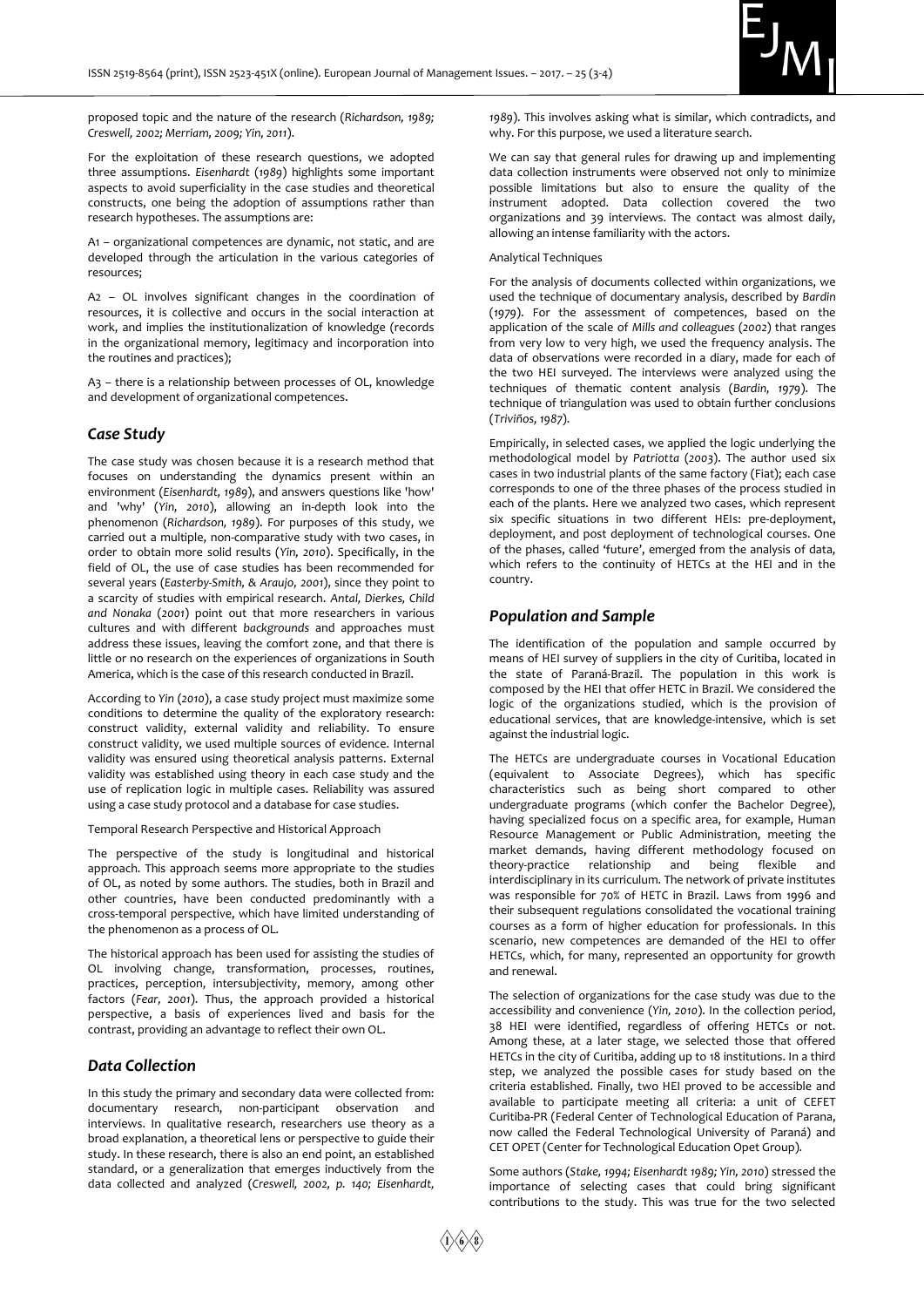

cases. The first was a pioneer in offering HETC in 1999, even before the construction of the curriculum guidelines of 2001, the second was the first educational institution in the private sector in southern Brazil to offer HETC. Thus, the two accumulated industry experience, which made the cases richer in history and facts.

Respondents were selected from each institution according to the position held by them (managers/headmasters), and according to their involvement with the technological courses (senior teachers). We had the participation of members of the presidency, unit directors, officers and / or administrative and teaching managers, course coordinators, deputy coordinators, secretaries, aides and teachers. In CEFET-PR, we performed a total of 22 interviews, recorded and transcribed, totaling 383 pages. Among the leaders of the Opet Group and the TEC OPET, 17 interviews were conducted, recorded and transcribed, totaled 333 pages.

# *Limitations*

As for the criticism to existing case study, some care has been taken (*Yin, 2010*). In relation to the critical lack of methodological rigor, due care has been taken in both the planning and data collection and analysis, as well as methodological procedures were precisely defined.

Regarding the criticism that these studies take a long time and often their results become inconsistent, the time was planned by means of a schedule, and although the survey time was long, between 2005 and 2007, with further analysis until present, it was enough to reach saturation in the data analysis.

Regarding the criticism of having difficulty in generalizing, since the cases provide little basis, we used two cases where each was analyzed, then an analysis of the two cases was performed, seeking new insights and standards. It is emphasized that the purpose of the case study is not statistical generalization, but to provide an overview of this issue in depth. As it is well expressed by *Eisenhardt* (*1989, p. 448*), "The purpose of a case report is not to represent the world, but to represent the case."

# **Results and discussion**

n this section, we present data analysis of the context and  $\big\langle \!\!\! \big\langle \!\!\! \big\langle \!\!\! \big\langle \!\!\! \big\rangle \!\!\! \big\langle$ organizational values identified in the two HEI, the events, the competences evaluated, the process of implementing HETCs and, finally, the analysis of the inter-relationship between OL and competences development.

# *Context and Organizational Values*

The first step of the analysis was to identify the data from HEI and its values. CEFET-PR opened in 1909 and, since 1999, has offered HETCs, the same year they made the necessary adjustments to plead for the transformation of the institution into the Federal Technological University of Paraná (UTFPR).

The organizational values identified in the data analysis are: quality - understood as a discipline, rigor in teaching practice, planning and excellence; interaction with the market - in the sense of employability of the student, school-business integration, identity with technological education - as part of professional education and technology that turns to research and innovation. The history of HEI shows a century of tradition and affinity with the professional and technological education, which enabled them to build their identity.

The Opet Group organizational constitution and historical features are quite different. This is a private company and a family business. Founded in 1973 from the entrepreneurial vision of its founder, who came from the interior of Parana to Curitiba in order to complete his studies and open his own business, it started its activities with courses in typing and, later, with free courses in management. In 1985, with the advent of computer technology,

Opet joined that branch and in 1986 began to offer regular and technical courses. The Opet business grew and now has schools, colleges, and their own publishing company. In 1999, already as Opet Group, created the Center for Educational Technology (CET-Opet/TEC-Opet), starting to offer the HETCs from 2001. The TEC-Opet is a business unit of the Opet Group and was the first private educational organization in southern Brazil to offer such courses under the new legislation. Currently, they offer HETCs in several areas, including management.

The organizational values identified are: quality - understood as teaching for practices and contextualized in the work, integrity and commitment, market orientation - as a link with the needs of the labor market, combined with the productive sector and school-business interaction; with vocational identity - such as vocational and technological application of such knowledge. Born out of an entrepreneurial vocation, the Opet remained concerned with the theoretical context in daily practice and work to meet the needs of businesses.

The values are related to the history of each institution, their experiences, their aspirations for the future and its inclusion in the sector (public and private) schools. These values have guided the decisions before the events, legal and regulatory requirements, and guided their actions in the implementation of technological courses.

#### *Events: Interpretation and Decisions*

It is considered that the events triggered a crisis that drove to the decision to offer the HETCs. To this end, it was necessary to develop competences, which were then analyzed. In this sense, the picture of organizational competence was relevant as a step to see the processes of OL.

In both cases, we identified the legal and regulatory changes occurring in vocational education and technology as main events in promoting the decision to offer HETCs. They were the National Education Bases and Guidelines Law (LDB) of 1996 (BRAZIL, 1996), especially n.2.208 Decree of 1997 (BRAZIL, 1997a) and the Decree n.646 of the same year (BRAZIL, 1997b), which prohibits the provision of technical courses integrated to high school, an activity that was central in both HEIs. Other factors, however, influenced this decision: in the case of CEFET-PR, their leaders' desire to transform it into a university (organizational factor); in the case of Opet, the opportunity to be a pioneer in offering this type of education in the Private sector in the southern region of the country (entrepreneurial factor).

These changes have caused significant impact on CEFET-PR. Given this conundrum, there were two possibilities: offering courses in high school and vocational-technical courses concomitantly, at a different period/schedule and/or offer post-secondary technical courses, or change the teaching focus entirely to undergraduate courses (higher education).

CEFET opted for offering HETCs, positioning itself in undergraduate courses, which occurred not only because of the new legal restrictions, but also to the latent aspirations of their leaders in transforming the institution into a university. Respondents agreed that this was a difficult period for the institution, since the implementation of the HETCs was permeated by uncertainties, conflicts and anxieties before the challenge they were facing.

In the case of CET-Opet, the impossibility of offering integrated technical courses was directly superseded by the initiative of offering HETCs. With information obtained through business networking, the president of the group identified a new market opportunity that could fill the gap caused by the new legislation. Hence, deciding to offer the HETCs and being a pioneer in this type of education in southern Brazil, a factor that gave them a competitive advantage for several years. The projects were developed in 2000 and the first group started in 2001. This process was also permeated by uncertainties and fears about the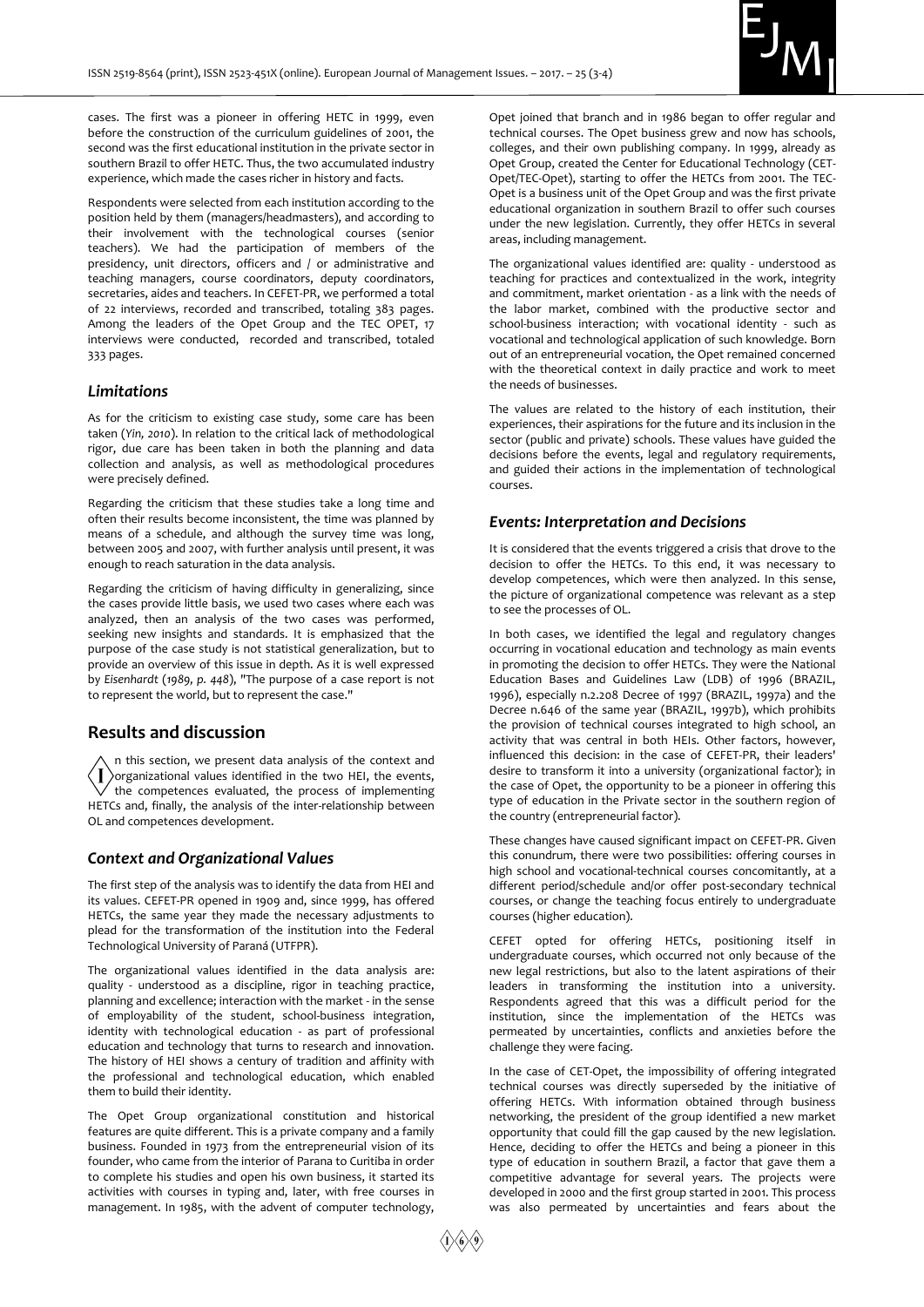

acceptance of HETCs in the market, but the initiative of the president of the institution did not generate significant conflict. Because the new courses would be offered in a new unit of the institution, it took several actions such as program design courses, permitting the operations, recruitment and training of employees, in addition to actual construction and implementation of the education program.

# *Evaluation of the Organizational Competences*

It can be seen that both HEI, due to their background, already showed significant harmony between professional education and their organizational values, which was undoubtedly a facilitator of the process; however, the features demanded by the teaching of HETCs, as well as its management, were quite different.

The data analysis, according to the typology adopted (*Mills et al., 2002*), allows us to infer that in the learning context, CEFET-PR has the essential competence of **offering technology-based courses.**  This competence seems to be related to the identity of the institution, which was built valuing an education focused on teaching and on applied research. Thus, it extends to several levels in which the institution operates, as well as to all units. However, by focusing on the unity of Curitiba, a cross-section of the research, the ability to **offer the Higher Technological Education Courses** is highlighted as an organizational competence.

To develop the organizational capability of offering HTECs, three activities were found to be relevant and, therefore, were classified as support competences. They are: keeping a qualified faculty, who are constantly keeping up-to-date, provide a physical structure, i.e., a building or facilities, that allows the practical activities prioritized by the course to be developed, keep connected to the market and its demands regarding the offer of technological courses. These are considered support competences since they are valuable in keeping the organizational competence (*Mills et al., 2002*). These three competences were leveraged and combined support of a new form in light of new demands. An organizational competence was developed and the core competence was maintained *(Sanchez et al., 1996; Sanchez, 2001*). However, according to respondents, it is still necessary to improve the organizational competence of offering HETCs,

At CET-Opet, the essential competence identified was of **offering courses that meet the needs of the market.** This competence is aligned with the background of the institution and with the organizational values of school-business interaction in professional education. According to respondents, to develop the organizational capability of **offering Higher Technological Education Courses** it was necessary to incorporate critical knowledge as well as to perform profound changes in the institution. Three activities were considered relevant for the construction of the organizational competence, thus representing the competences of support (*Mills et al., 2002*). They are: offer Higher Education Technological Courses that are aligned with the needs of the market, teach and evaluate according to the principles of post-secondary education and keep a faculty who have practice and remain active in their fields of work.

In short, to develop their organizational competences, the TEC-Opet had two competences to leverage existing support - offering HETCs in synergy with the needs of the labor market and maintain a faculty of teachers with practical experience - and build a third: to teach and assess according to the principles of technical education. This process took years and is still changing, which can be verified by the testimonial of one of the teachers interviewed: "*Just as our students build their competences throughout the process, OPET has been building its competences throughout the process as well"* This finding was already noted by *Teece and colleagues* (*1997*), for whom the competences and abilities can take years and even decades to be built.

Advancing on the use of the competences assessment scale of *Mills and colleagues* (*2002*), we analyzed the strength or weakness of the competences of the organizations studied in relation to its competitors. As a result, we found that the organizational capability of offering HETCs was assessed as **very high** by all 22 respondents from CEFET-PR and 13 of the 17 respondents from the CET-Opet. Over 90% of respondents viewed this competence as highly developed in their institutions.

The data presented below about organizational resource changes (VBR) and flow of knowledge (IT), obtained from the analysis of the competences assessed were organized according to temporal logic, from the events.

# *Phase I: Pre-implementation of Higher Education Technological Courses*

During pre-implementation, we used as a reference the structure of sources and results of the process of knowledge creation in stages outlined by *Patriotta* (*2003*): project design, recruitment and training, and construction of work.

In the case of Curitiba unit of the CEFET-PR, the decision of offering HETCs was initially not received warmly by all teachers. The first step was to adapt the change of structure adopted by the technical courses at HEI. In the case of CET-Opet, employees of the unit where the TEC would be implemented were informed of the decision, which created some concern, but low level of conflict. This difference found can be explained by the legal constitution of each HEI, for the first is public and the second is private and thus operate under different logic.

The first step was to design projects and prepare for deployment. For this end, it was necessary to create the designs of the courses, recruit and train people, build the work, to finally operationalize the HETCs. The first steps generated knowledge that was sought internally and externally, until the courses were in full operation.

The design of the HETCs projects unit in Curitiba-PR CEFET occurred at a time when the legal standards were not yet fully formulated. The knowledge base was the experience with courses in other countries with which the institution has exchange programs, a pilot HETC project implemented in another unit of CEFET-PR even before the change of the LDB, organizational values and competences that had been developed in the provision of courses.

In CET-Opet, the participation of leaders in the emerging discussion forums HETCs that were occurring in Brazil allowed the acquisition of knowledge about the principles of the courses. Internally, the experience with professional education and organizational values of education, together with the knowledge brought by the consultants hired, allowed the sharing of specific knowledge relating to the design of the courses. The construction of the work in CET-Opet demanded certain creativity, because it was mainly based on interpretation of laws and guidelines (theoretical knowledge) and not based on observation or experience (practical knowledge).

# *Phases II and III: Implementation and Postimplementation of Higher Education Technological Courses*

In the implementation and post-implementation phases, based on the classification of resources of *Mills and colleagues* (*2002*), several changes occurred in all categories of resource investigated. We analyzed each of them and found the degree of depth of change and the knowledge obtained. The following table summarizes the analysis of the two organizations by resource category and level of depth of change.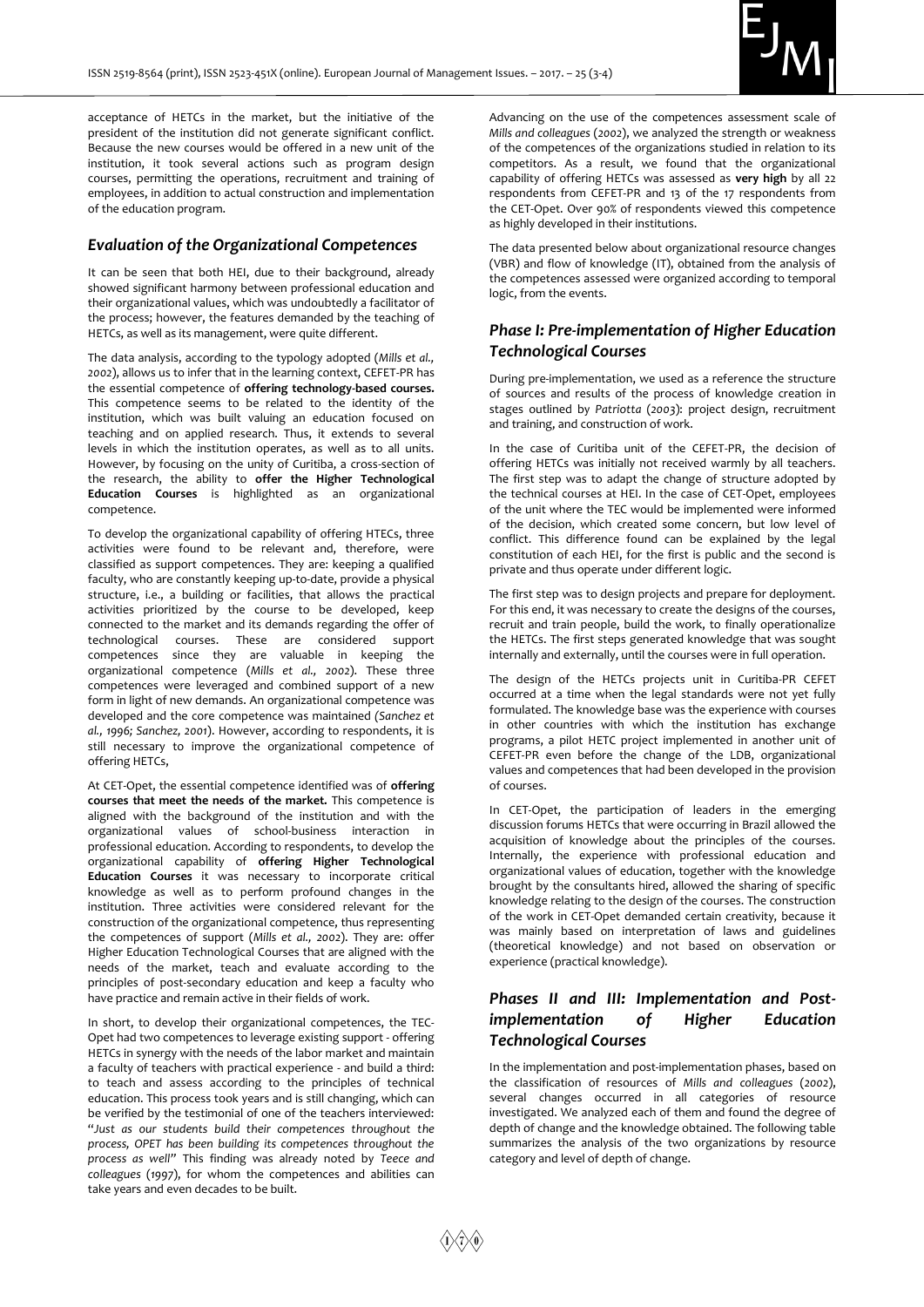**Table 2**

|  | Change and knowledge in the implementation of the Unit HETCs: CEFET Curitiba-PR and CET-Opet |  |
|--|----------------------------------------------------------------------------------------------|--|
|  |                                                                                              |  |

| Resource                                           | Knowledge                                                                                     | Depth of Changes                |                  |  |
|----------------------------------------------------|-----------------------------------------------------------------------------------------------|---------------------------------|------------------|--|
| category                                           | (about)                                                                                       | <b>CEFET/PR</b>                 | <b>CET-OPET</b>  |  |
| Tangible resources                                 | Legal requirements-physical structure                                                         | Incremental                     | Transformational |  |
| Knowledge resources,<br>competences and experience | - HETCs (design, structure)<br>-Methodology of teaching and practice<br>teaching / assessment | Transformational<br>Incremental | Transformational |  |
| System and procedural<br>resources                 | -Management of HETCs<br>-Domain of the education system                                       | Transformational<br>Incremental | Transformational |  |
| Cultural resources and values                      | -Incorporation of new<br>assumptions<br>and<br>preservation of core values                    | Transformational                | Transformational |  |
| Network resources                                  | Market-work of technologists                                                                  | Incremental                     | Transformational |  |
| Resources important for<br>change                  | -Monitoring of environmental pressures and<br>the ET HETCs                                    | Transformational                | Transformational |  |

Source: Elaborated by the authors.

In the case of the Curitiba unit of the CEFET-PR, it was observed that some changes were incremental and located in a particular activity, and other changes were significant because they were focused on understanding the character of the institution itself, its mental models, values, and involved the development of competences. For this reason, they were transformational. The first led to the single-loop learning, of lower level, or even low degree. The second led to double-loop learning, higher level, or even a high degree by altering the assumptions of organizational actions (*Argyris, & Schon, 1978; Fiol, & Lyles, 1985; Barr, Stimpert, & Huff, 1992*). Core values were kept and new values were internalized. During this period, the project of transformation of a Federal Center into a Federal University of Technology was approved. The successful experience of change for the higher level of technology education led to the breakdown of the current paradigm and the creation of a culture oriented to a technologybased higher education.

In the case of CET-Opet, it was found that all changes in the various categories of resources were of significant impact, reaching the organizational culture. Therefore, according to *Barr and colleagues* (*1992*), they were transformational. This depth of change highlights the occurrence of double-loop learning, higher level, or even high-degree (*Argyris, & Schon, 1978; Fiol, & Lyles, 1985; Barr et al., 1992*). The TEC-Opet, being a new unit, developed their own assumptions about professional education, and on HETCs about the way it operates. Since this is a different type of education, she applied to the internalization of specific knowledge and expertise. As for the organizational culture, and the incorporation of the core values of the group, there was also the solidification of their own values of acceptance, recognition of the validity of professional education, the methodology adopted and the way they work. His impact was significant enough to guide the development of a particular method of teaching and assessing, as this coordinator said: "*Every working system of the associate, assessment by competence, modular system, i.e., all this assessment and curricular organization is something that the Opet had to learn.*" Thus, the practices were incorporated into becoming a stable standard set of routines. Finally, the HEI was able to position itself as a unit of and in the Opet Group.

The experience of deployment of HEI, of overcoming initial fears, the recognition and legitimization of the courses are some of the main outcomes at the end of the three phases.

# *Phase IV: The Future of Higher Education Technological Courses*

This was a phase which emphasizes the need for Institutions to Evaluate the incorporation of acquired knowledge into the organizational memory and culture through inclusion in its strategic intent.

In the case of CEFET-PR, the offer of HETC and transformation into a university (UTFPR) were steps that are already consolidated in the history of the organization, according to a coordinator:

"*Today, since we already offer technological courses, there would also be the possibility of offering the technical course integrated to the high school again. But it is just now that we understand that this space is not interesting for the Department anymore, because we have made headway*". New courses will be created, while current ones are modified or discontinued. In the case of CET-Opet, after a significant growth in its years of existence, its future plans involve the consolidation and expansion of HETCs diversity courses. Aiming to meet the demand for new courses and a consequent increase of students, new changes are planned in the physical resources of the HEI.

# *OL and Competences Development – Cross-Case Analysis*

In both cases studied, there are some patterns. The organizational competence of offering HETCs is aligned with organizational values, which facilitated the allocation of resources for its development. These findings attest to the claim of *Barney and Hersterly* (*1996*) that the company's history is unique and that some of its features can be hard to replace, or imitate, such as the organizational culture and reputation. Thus, while some organizational competences were maintained and leveraged, others were built (*Sanchez et al., 1996; Sanchez, 2001*).

Throughout the process of implementing HETCs, knowledge was incorporated and profound changes occurred in the articulation of resources, marking a learning process at the organizational level that enabled the development of the organizational competence (*Prahalad, & Hamel, 1990; Weick, 1991, Mills et al., 2002; Patriotta, 2003*), thus, becoming part of the organizational memory (*Hedberg, 1981*).

The analysis of the process of social acceptance and legitimacy of HETCs within each HEI allowed us to understand the impact of changes in organizations and the level of learning generated. These changes occurred in the values (culture), the understanding and interpretation of the organizational reality (cognition) and in the practice and routines of institutions (behavior). There are three elements of the learning process to show their breadth and justify the consistency of the adoption of an integrative approach to the organizational analysis. Thus, the OL enabled the development of new cognitive maps, which proves that learning is built collectively.

The pre-implantation played a central role in the acquisition of knowledge about the functioning of the HEIs and professional technological education. Even though the first routines were based on experience with technical courses, learning refers to the mechanism of **how to create HETCs**, encompassing from the widest procedures – such as the legal ones, to the most operational, such as the development of the structure and its deployment. The learning occurred in the creation of course projects and the main result was embodied in these projects. The interactions that occurred among the staff to socialize information and the history experienced in the design process,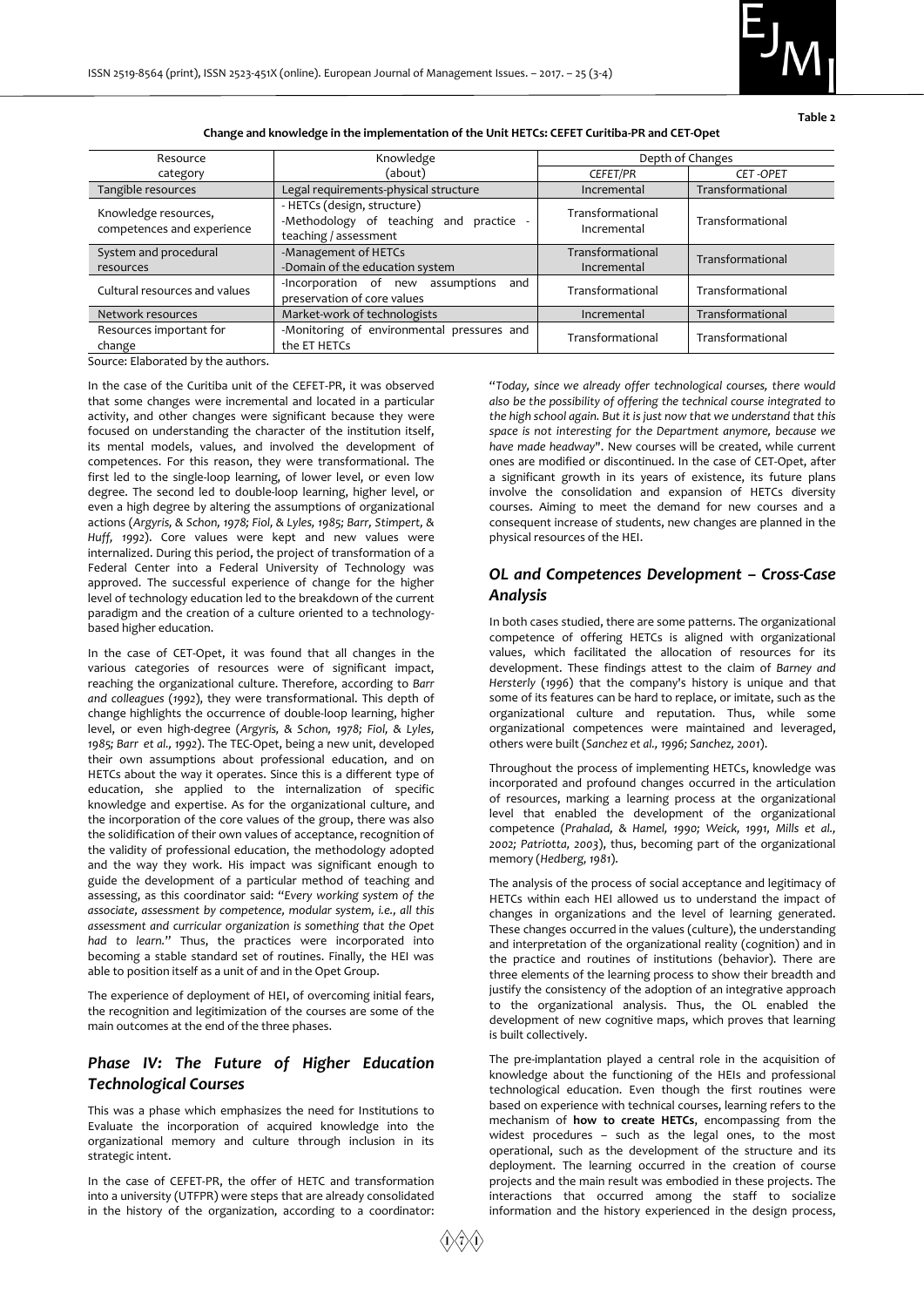

contributed to the appropriation of knowledge, as pointed out by a teacher: "*When the courses were new, nobody know what would lie ahead, so , we had to learn a lot about the HETCs, i.e., we had to familiarize with a course that is… let´s put it this way, that has a much more specific character than the generalist technical course we had been working with, so we had the (natural) obstacles in the beginning of the implementation".*

The organizational changes that have occurred and the institutionalization of knowledge resulted in the HETCs projects (foundation knowledge), routines (procedural knowledge) and wisdom (knowledge of experience). As noted by *Patriotta* (*2003*), practices start to make sense over time, and so common sense is built.

The projects represent the HETCs product that originated from the learning process, the result of collective effort and the breaking of internal barriers. In the second and third phases of implementation and post-implementation, the learning process was related to the operation and maintenance of HETCs. In these two phases, the main result was the mastery of their own routines for the teaching, assessment, relationship and management, and the construction of a common sense around the validity of the courses. At the interface of the processes (creation, deployment, and maintenance) and learning outcomes (projects, routines, and common sense), there was a cycle of development of knowledge relating to technology education, which was created, used and institutionalized. These results allowed us to validate the theoretical model of *Patriotta* (*2003*). The pattern of activities was normatively and cognitively taken, deemed as correct and legitimate (*Meyer, & Scott, 1994*).

Learning observed in the two cases studied was, therefore, of organizational level because it involved not only profound, significant changes, but also the institutionalization of knowledge in the practices, routines, and strategies. It occurred due to changes in strategy, rules and assumptions which are embedded in organizational memory. As a social process, it emerged in the natural environment of the relations of work, becoming collective because it happened during social interaction (*Cook, & Yanow, 1993*). Therefore, it accounted for more than a simple sum (*Hedberg, 1981*) of individual learning and it went beyond the individual cognition (*Weick, & Westley, 1996*). Thus, in this work, we could confirm the OL concept adopted. This concept also confirms the points of consensus reached in the literature by *Shrivastava* (*1983*), *Fiol and Lyles* (*1985*), *Prange* (*2001*), among others.

Notwithstanding the study of multiple cases allowed us to progress in the results. First, it was observed that the two organizations studied are still in the third phase of appropriation of knowledge of experience (*Patriotta, 2003*) in the provision of HETCs. Secondly, and most importantly, we see that in the cases studied, unlike the empirical research of *Patriotta* (*2003*), events interrupted practices and routines previously institutionalized. Therefore, while new knowledge was incorporated into a recursive process of creation, use and institutionalization of knowledge, leading to changes in the articulation of resources, others fell into disuse causing disruption to existing practices. This does not mean, however, that it abandoned all previous knowledge. They were even relevant to the first year of operation of the technological courses and were articulated to compose another competence.

This finding draws attention to the background of change, or the determinants of deinstitutionalization. At this time, we referred to the work of *Oliver* (*1992*) so that we could analyze the two movements – the institutionalization and de-institutionalization of knowledge. The author warns that the understanding of the institutionalization of research also depends on the process by which organizations reconstruct reality, when values and practices are rejected or invalidated. This seems to be the case in this research. Thus, it was possible to advance in the integrated analysis of cases to achieve the final contributions of the study.

# **Discussion and conclusions**

e could observe the presence of empirical indicators of  $\langle \textbf{W} \rangle$ institutionalization in two cases: social pressures, and functional policies *(Oliver, 1992*). These pressures led to the institutionalization of a teaching practice and certain types of knowledge. At that time, we referred to the assumed model (*Patriotta, 2003*) and added the change observed, which expresses the process of OL in the (de) construction of organizational competence during the (de) institutionalization of knowledge. Therefore, we sought to advance from the contributions **of** theory to contributions **to** the theory (*Eisenhardt, 1989*).

Fig. 2 summarizes the process investigated, observed through the lens of time, and represents an advance in the author's model, by<br>broadening the analysis (the discontinuity) of time broadening the analysis (the discontinuity) of (deconstruction) and of action in the cases studied:



**Fig. 2. System of classification and de-institutionalization of knowledge in organizations\***

\*Source: elaborated by the authors.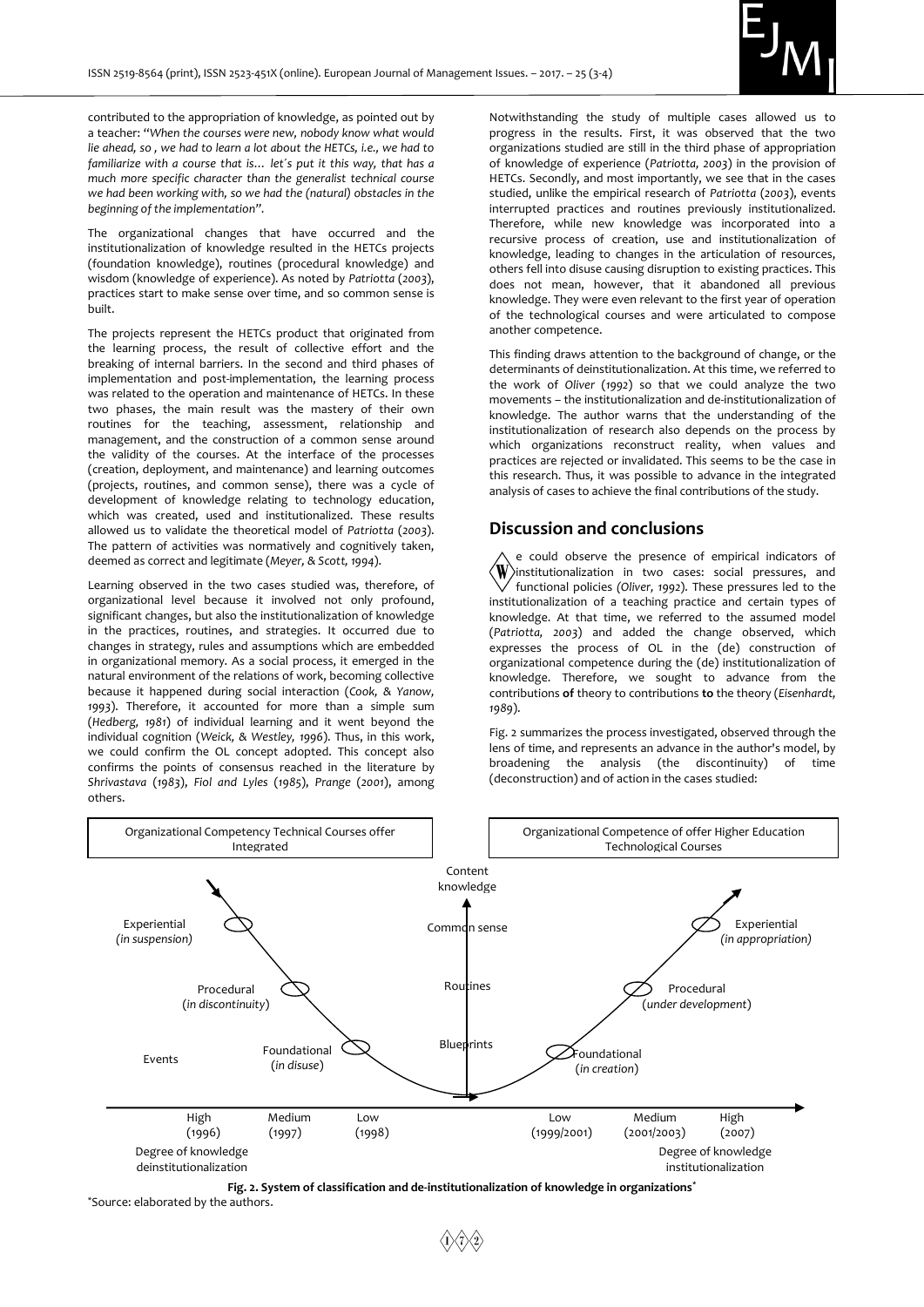

From the events, the knowledge of experience in integrated technical courses was suspended temporarily with the discontinuity of the procedures and disuse of offer for these courses. On the other hand, other practices were developed with the creation of HETCs, which, over time, brought experiences that were incorporated. That is, the routines for integrated technical courses, built before, were discontinued while others were developed, creating a new procedural knowledge.

With the construction of common sense around the new routines, knowledge of experience was being appropriated in the organization. The regression of the use of knowledge (suspension, discontinuity and disuse) regarding offering integrated technical courses characterizes a process of deinstitutionalization, in which the knowledge previously institutionalized pales in time. The progression in the acquisition and application of knowledge (creation, development, and ownership) involved in building the organizational capability of offering HETC characterizes a process of institutionalization in which knowledge becomes more intense over time, and gains from the experience. Attesting to *Oliver* (*1992*), the result was characterized by the process of institutionalizing a practice of teaching in favor of the gradual deinstitutionalization of another.

Prior to the deinstitutionalization process, the HEI also experienced a process of OL in the development of competence of offering integrated technical courses. Despite the development of a new organizational competence, the earlier competence of offering integrated technical courses, institutionalized over decades of experience, was not lost, but suppressed. Later, with the return of the authorization to offer integrated technical courses, those courses were resumed, but with little emphasis, because they did not have the same importance for organizations anymore.

For the two organizations studied, the development of new competences were important in that it led to growth and changes in their profile. Thus, if competences can be built, maintained and leveraged (*Sanchez, 2001*), the reverse movement can also occur: they can be discarded or atrophied. Therefore, the ability to the renewal of competences was observed in two cases, presenting, albeit in varying degrees, what *Teece and colleagues* (*1997*) call dynamic capabilities. Despite the inertia that is typical to the education sector, it was found that organizations are aware of the need for change, which is, according to *Mills and colleagues* (*2002*) the characteristic of dynamic capability, competence that determines the adaptation to competences or activities over time.

At this point, based on the analysis and considerations presented here, we confirm the three assumptions made in this paper: that the dynamics and organizational competences are developed through the joint resources (P1), that the OL involves significant changes in resources, it is collective and takes place in the social interaction of work, and involves the institutionalization of knowledge created and used (P2), and that there is a consistent relationship between processes of OL and development of organizational competences (P3).

Corroborating the statements of authors, OL is the result of the acquisition of a competence that represents this process. Using a metaphor, it was found that the competences of an organization represent the 'DNA' of the OL. This means seeing competences in motion, changing in time and in the context of the organization, according to the events and changes in their objectives, intentions, and strategies. Finally, we believe that with the study it was possible to move towards the understanding of OL processes in the organizational competences development, thus contributing to the advancement of knowledge in OL.

#### **References**

- Antal, A.B., Dierkes, M., Child, J., & Nonaka, I. (2001). *OL and knowledge: Reflections on the dynamics of the field and challenges for the future*. In: M. Dierkes, A. B. Antal, J. Child and I. Nonaka*.* (eds.) Handbook of OL & knowledge. Oxford: Oxford University Press, pp 921-939.
- Antonacopoulou, E. P., & Sheaffer, Z. (2010). *Learning in crisis: Reconceptualising OL and crisis management*. Paper presented at the Academy of Management Annual Meeting.
- Antonello, C. S., & Godoy, A. S. (2010). A encruzilhada da aprendizagem organizacional: uma visão multiparadigmática. *Revista de Administração Contemporânea*, 14(2), 310–332. [doi:10.1590/s1415-65552010000200008.](https://doi.org/10.1590/s1415-65552010000200008)
- Argyris, C., & Schon, D.A. (1978). *OL: A theory of action perspective*. Workingham: Addison-Wesley.
- Bardin, L. (1979). *Análise de conteúdo*. Lisboa: Edições 70.
- Barney, J., & Hesserly, W. (1996). *Organizational economics: Understanding the relationship between organizations and economic analysis*. In: S. Glegg, C. Hardy and W.R. Nord (eds.). Handbook of organization studies. Longon: Sage Publications, pp 115-147.
- Barr, P. S., Stimpert, J. L., & Huff, A. S. (1992). Cognitive change, strategic action, and organizational renewal. *Strategic Management Journal*, 13(S1), 15-36. [doi:10.1002/smj.4250131004.](https://doi.org/10.1002/smj.4250131004)
- Beck, T. E., & Plowman, D. A. (2009). Experiencing Rare and Unusual Events Richly: The Role of Middle Managers in Animating and Guiding Organizational Interpretation.<br>Organization Science, 20(5), 909-924. *Organization Science*, 20(5), 909–924. [doi:10.1287/orsc.1090.0451.](https://doi.org/10.1287/orsc.1090.0479)
- Berends, H., & Lammers, I. (2010). Explaining Discontinuity in Organizational Learning: A Process Analysis. Organization Studies, 31(8), 1045-1068[. doi:10.1177/0170840610376140.](https://doi.org/10.1177/0170840610376140)
- Berger, P.L., & Luckmann, T. (1967). *The social construction of reality: A treatise in the sociology of knowledge*. Garden City, NY: Doubleday.
- Burrel, G., & Morgan, G. (1979). *Sociological paradigms and organizational analysis*. London: Heinemann Educational Books.
- Chiesa, V., & Barbeschi, M. (1994). *Technology strategy in competence-based competition*. In: G. Hamel and A. Heene (Eds.). Competence-based competition*.* England: John Wiley & Sons, pp 293-314.
- Child, J., & Heavens, S. (2001). *The social constitution of organizations and its implications for OL.* In: M. Dierkes, A. B. Antal, J. Child and I. Nonaka*.* (eds.) Handbook of OL & knowledge. Oxford: Oxford University Press, pp 308-326.
- Christianson, M. K., Farkas, M. T., Sutcliffe, K. M., & Weick, K. E. (2009). Learning Through Rare Events: Significant Interruptions at the Baltimore & Ohio Railroad Museum. *Organization Science*, 20(5), 846–860. [doi:10.1287/orsc.1080.0389.](https://doi.org/10.1287/orsc.1080.0389)
- Cohen, M. D. (1991). Individual Learning and Organizational Routine: Emerging Connections. *Organization Science*, 2(1), 135–139[. doi:10.1287/orsc.2.1.135.](https://doi.org/10.1287/orsc.2.1.135)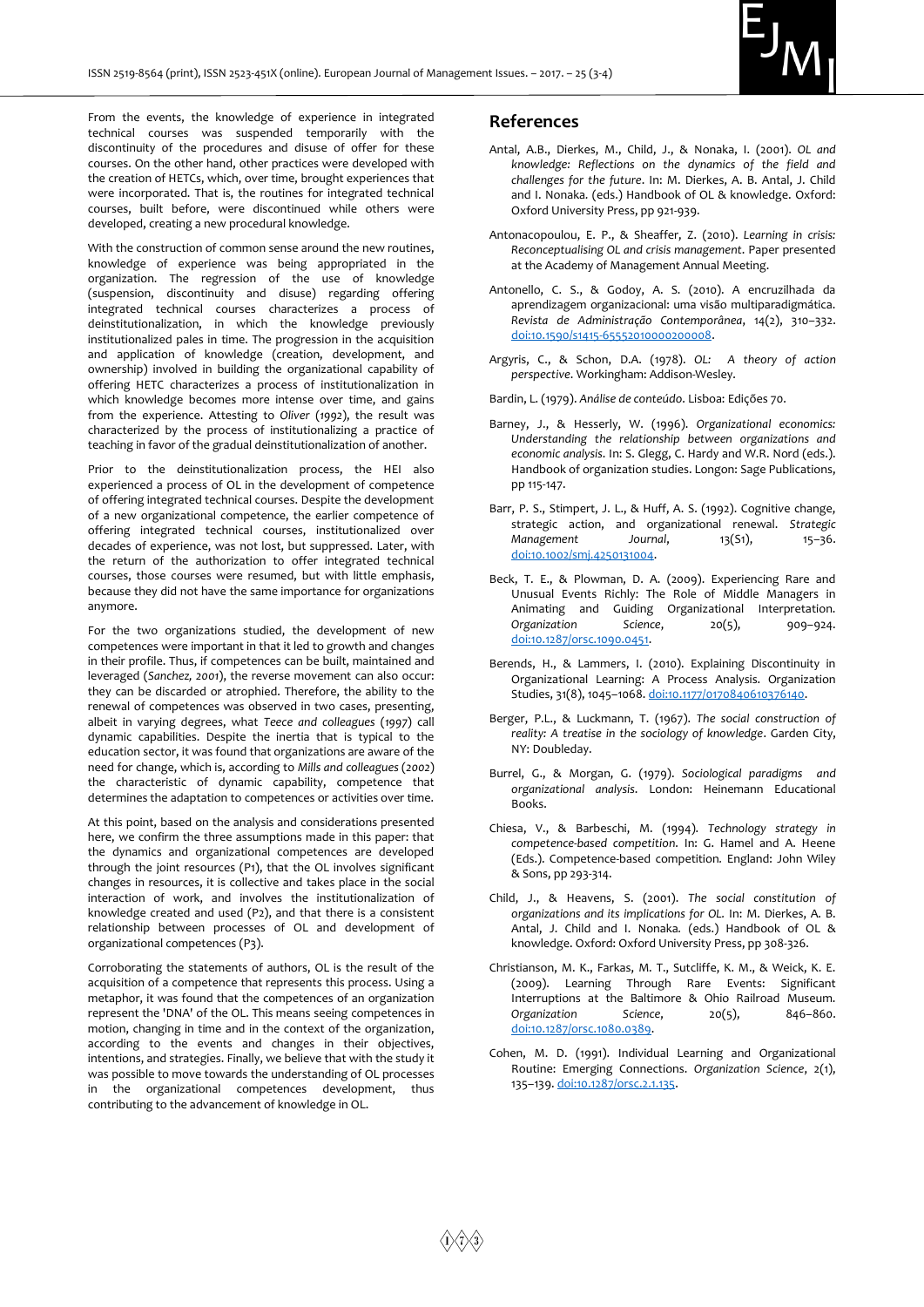

- Cook, S. D. N., & Yanow, D. (1993). Culture and Organizational Learning. *Journal of Management Inquiry*, 2(4), 373–390. [doi:10.1177/105649269324010.](https://doi.org/10.1177/105649269324010)
- Corley, K.G., & Gioia, D.A. (2003). *Semantic learning as change enabler: relating organizational identity and OL*. In: M. Easterby-Smith and M. Lyles (eds.). The Blackwell Handbook of OL and knowledge management. London: Blackwell, pp 621-636.
- Creswell, J.W. (2002). *Research desing: Qualitative, quantitative and mixed methods approaches*. (2nd ed.). London: Sage Publications.
- Crossan, M. M., Lane, H. W., & White, R. E. (1999). An Organizational Learning Framework: from Intuition to Institution. *Academy of Management Review*, 24(3), 522–537. [doi:10.5465/amr.1999.2202135.](https://doi.org/10.5465/amr.1999.2202135)
- Cyert, R.M. & March, J.G. (1963). A behavioral theory of the firm. New Jersey: Englewook Cliffs.
- Drejer, A. (2000). OL and competence development. *The Learning Organization, 7*(4), 206-220.
- Duncan, R., & Weiss, A. (1979). OL: Implications for organizational design*. Research in Organizational Behavior, 1*, 75-123.
- Easterby-Smith, M., & Araujo, L. (2001). Aprendizagem organizacional: Oportunidades e debates atuais. In: M. Easterby-Smith, J. Burgoyne and L. Araujo. (eds.). *Aprendizagem organizacional e organizações de aprendizagem: Desenvolvimento na teoria e na prática.* São Paulo: Atlas, pp. 15-38.
- Easterby-Smith, M., & Lyles, M.A. (2003). Introduction: watersheds of OL and knowledge management". In: M. Easterby-Smith and M. Lyles (eds.). *The Blackwell handbook of OL and knowledge management*. London: Blackwell, pp. 1-16.
- Eisenhardt, K. M. (1989). Building Theories from Case Study Research. Academy of Management Review, 14(4), 532–550. [doi:10.5465/amr.1989.4308385.](https://doi.org/10.5465/amr.1989.4308385)
- Elkjaer, B. (2003). Social learning theory: Learning as participation in social processes*.* In: M. Easterby-Smith and M. Lyles (eds.). *The Blackwell Handbook of OL and knowledge management*. London: Blackwell, pp. 38-53.
- Fear, J.R. (2001). Thinking historically about OL. In: M. Dierkes, A. B. Antal, J. Child and I. Nonaka*.* (eds.) *Handbook of OL & knowledge*. Oxford: Oxford University Press, pp 162-191.
- Fiol, C. M., & Lyles, M. A. (1985). Organizational Learning. The *Academy of Management Review*, 10(4), 803-813. [doi:10.2307/258048.](https://doi.org/10.2307/258048)
- Gal, A., & Hellman, Z. (2010). Modeling the micro-foundations of routine formation: When expectations match interpretations. Paper presented at the Academy of Management Annual *Meeting*.
- Giddens, A. (1989). *A constituição da sociedade*. São Paulo: Martins Fontes.
- Guarido Filho, E. R., & Machado-da-Silva, C. L. (2001). A influência de valores ambientais e organizacionais sobre a aprendizagem organizacional na indústria alimentícia paranaense. *Revista de Administração Contemporânea*, 5(2), 33–63[. doi:10.1590/s1415-65552001000200003.](https://doi.org/10.1590/s1415-65552001000200003)
- Hamel, G., & Heene, A. (1994). Inroduction: Competing paradigms in strategic management*.* In: G. Hamel and A. Heene. *Compentence-based competition*. England: John Wiley & Sons, pp. 1-10.
- Hedberg, B. (1981)*.* How organizations learn and unlearn. In: P. Nystrom and W. Starbuck. (eds.). *Handbook of organization design*. Oxford: Oxford University, pp. 3-27.
- Isabella, L. A. (1990). Evolving Interpretations as a Change Unfolds: How Managers Construe Key Organizational Events. *Academy of Management Journal, 33*(1), 7–41. [doi:10.2307/256350.](https://doi.org/10.2307/256350)
- Jett, Q. R., & George, J. M. (2003). Work Interrupted: a Closer Look at the Role of Interruptions in Organizational Life. *Academy of Management Review, 28*(3), 494–507. [doi:10.5465/amr.2003.10196791.](https://doi.org/10.5465/amr.2003.10196791)
- Lanzara, G. F., & Patriotta, G. (2007). The Institutionalization of Knowledge in an Automotive Factory: Templates, Inscriptions, and the Problem of Durability. Organization Studies, 28(5), 635-660[. doi:10.1177/0170840607068309.](https://doi.org/10.1177/0170840607068309)
- Le Boterf, G.L. (2003). *Desenvolvendo a competência dos profissionais.* Porto Alegre: Artmed.
- Levitt, B., & March, J. G. (1988). Organizational Learning. *Annual Review of Sociology, 14*(1), 319–338. [doi:10.1146/annurev.so.14.080188.001535.](https://doi.org/10.1146/annurev.so.14.080188.001535)
- Machado-da-Silva, C. L., Fonseca, V. S. da, & Crubellate, J. M. (2005). Estrutura, agência e interpretação: elementos para uma abordagem recursiva do processo de institucionalização. *Revista de Administração Contemporânea, 9*(spe1), 9–39. [doi:10.1590/s1415-65552005000500002.](https://doi.org/10.1590/s1415-65552005000500002)
- Merriam, S. B. (2009). *Qualitative research: A guide to design and implementation*. San Francisco: Jossey Bass.
- Mills, J., Platts, K., Bourne, M., & Richards, H. (2002). *Competing through competences*. Cambridge: Cambridge University Press.
- Morgan, G. (1983). *Beyond method: Strategies for social research*. London: Sage Publications.
- Nicolini, D., & Meznar, M. B. (1995). The Social Construction of Organizational Learning: Conceptual and Practical Issues in the Field. *Human Relations, 48*(7), 727–746. [doi:10.1177/001872679504800701.](https://doi.org/10.1177/001872679504800701)
- Nonaka, I., & Takeuchi, H. (1995). *The knowledge-creating company: How Japanese companies create the dynamics of innovation*. Oxford: Oxford University Press.
- Oliver, C. (1992). The Antecedents of Deinstitutionalization. *Organization Studies, 13*(4), 563–588. [doi:10.1177/017084069201300403.](https://doi.org/10.1177/017084069201300403)
- Patriotta, G. (2003). *Organizational knowledge in the making: How firms create, use, and institutionalize knowledge*. United States: Oxford University Press.
- Penrose, E.T. (1959). *The theory of growth of the firm*. London: Basil Blackwell.
- Plowman, D. A., Baker, L. T., Beck, T. E., Kulkarni, M., Solansky, S. T., & Travis, D. V. (2007). Radical Change Accidentally: The Emergence and Amplification of Small Change. *Academy of Management Journal, 50*(3), 515–543. [doi:10.5465/amj.2007.25525647.](https://doi.org/10.5465/amj.2007.25525647)
- Prahalad, C. K., & Hamel, G. (1990). The core competence of the corporation. *Harvard Business Review, 68*(3): 79-91.
- Prange, C. (2001). Aprendizagem organizacional: Desesperadamente em busca de teorias. In: M. Easterby-Smith, J. Burgoyne and L. Araujo. (eds.). *Aprendizagem organizacional e organizações de aprendizagem: Desenvolvimento na teoria e na prática*. São Paulo: Atlas, pp. 41-63.